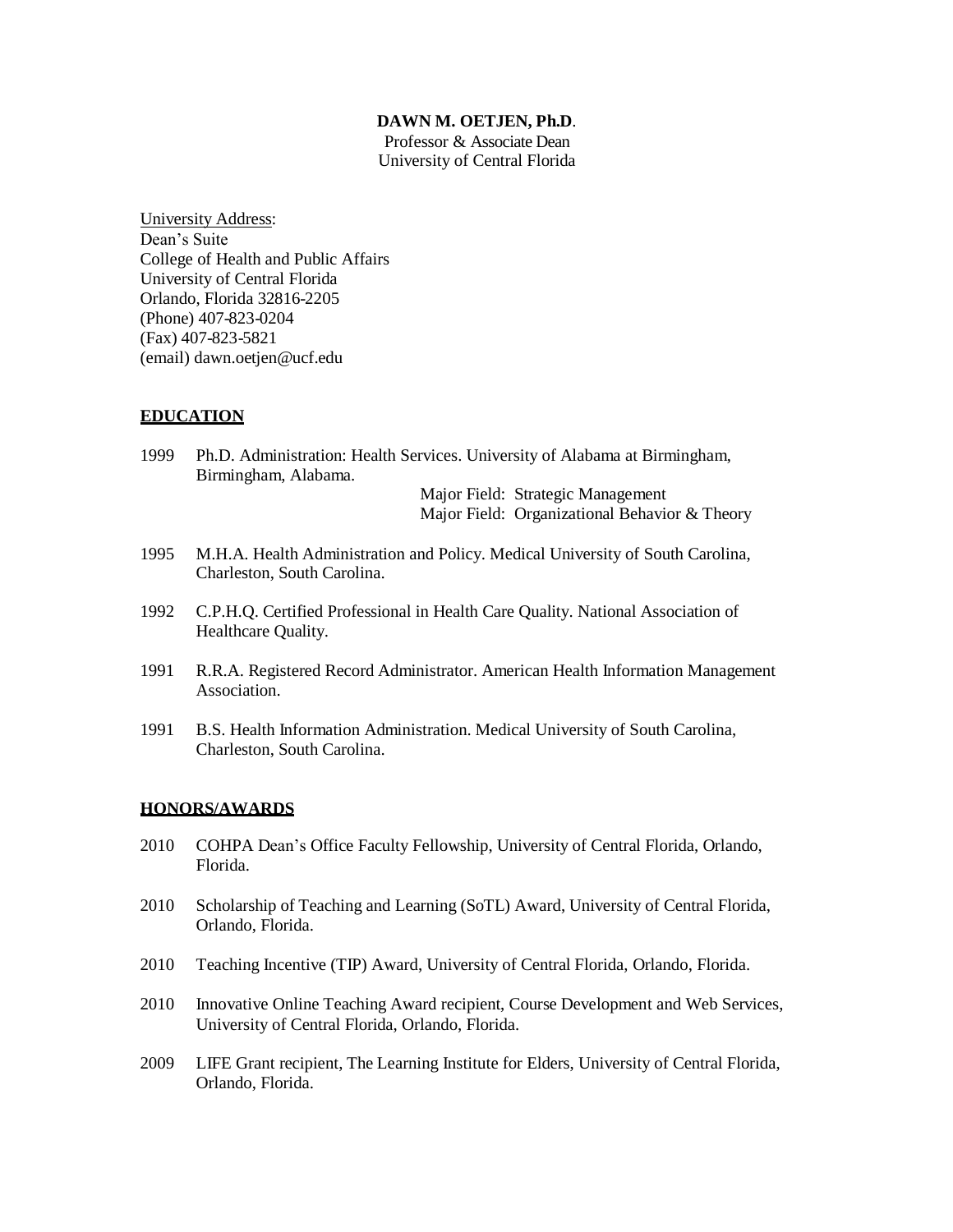- 2008 LIFE Grant recipient, The Learning Institute for Elders, University of Central Florida, Orlando, Florida.
- 2007 CASTL Grant recipient, Carnegie Academy for the Scholarship of Teaching and Learning, University of Central Florida, Orlando, Florida.
- 2007 Faculty Fellow, Academy for Teaching, Learning and Leadership, University of Central Florida, Orlando, Florida.
- 2006 Faculty Fellow, Faculty Center for Teaching and Learning, University of Central Florida, Orlando, Florida.
- 2004 Innovative Classroom Teaching Award, Association of University Programs in Health Administration (AUPHA) National Meeting, San Diego, California.
- 2004 Teaching Incentive (TIP) Award, University of Central Florida, Orlando, Florida.
- 2003 American College of Healthcare Executives (ACHE) Regents Early Career Healthcare Executive Award, Florida Hospital Association Annual Meeting, Orlando, Florida.
- 1999 Administrator's Citation for Outstanding Group Performance (for the CAMPS/NCQA instrument convergence), Agency for Health Care Policy and Research, Rockville, Maryland.
- 1998 Superior Teamwork Award for CFHG (Child Health Interest Group), Agency for Health Care Policy and Research, Rockville, Maryland
- 1998 On the Spot Award (for coordinating Strategic Planning Retreat), Agency for Health Care Policy and Research.
- 1997 Lister Hill Center for Health Policy Fellowship, The University of Alabama at Birmingham, Birmingham, Alabama.

### **ACADEMIC POSITIONS HELD**

- 2012 Present *Professor and Associate Dean*, Administration and Faculty Affairs, College of Health and Public Affairs, University of Central Florida, Orlando, Florida.
- 1999 2012 Health Services Administration Program, Department of Health Management and Informatics, College of Health and Public Affairs, University of Central Florida, Orlando, Florida. *Joint Appointment in Health Information Management Program, Health Care Informatics Program, and Public Affairs Doctoral Program. Also taught in Honor's College and the Physical Therapy Doctoral Program.*
	- *Professor & Interim Chair,* 2011 2012.
	- *Associate Professor & Graduate Program Director*, 2005 2011.
	- *Assistant Professor & Graduate Program Director*, 2002 2005.
	- *Assistant Professor & Undergraduate Program Director*, 2000 2002.
	- *Visiting Assistant Professor*, 1999 2000.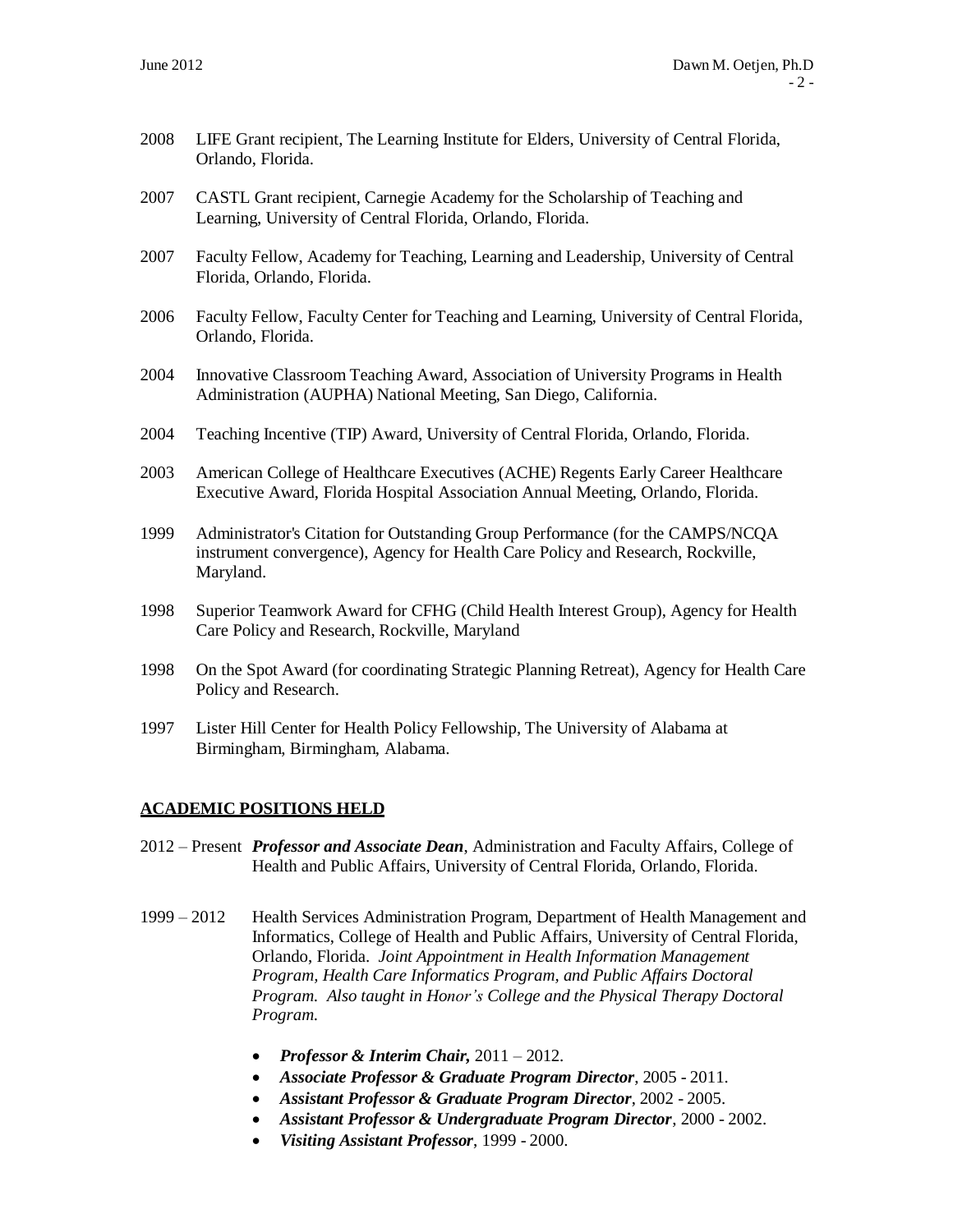- Issues and Trends in Health Care Healthcare Ethics
- 
- 
- 
- 
- 
- Issues and Trends in Physical Therapy Health Sciences Research Methods
- 
- Health Care Information Systems Honors Interdisciplinary Ethics
- Epidemiology, Analytics, and Quality Management in Healthcare Informatics

Graduate Courses Taught: Undergraduate Courses Taught:

- 
- Healthcare Ethics Healthcare Law and Ethics
- Health Law U.S. Healthcare Systems
- Strategic Management Long-term Care Administration
- Quality Management Healthcare Needs of the Elderly
- Epidemiology Quality Management
	-
- Capstone Healthcare Informatics
	-
	- Honors Research Methods
- 1996-1997 *Adjunct Faculty*, Radiological Sciences and Business Administration Programs, The University of Alabama at Birmingham, Birmingham, Alabama, May 1996 - August 1997.
- 1996-1997 *Research Assistant* for Cynthia Carter Haddock, Ph.D. Department of Administration - Health Services, The University of Alabama at Birmingham, Birmingham, Alabama. September 1996 - September 1997.
- 1995-1996 *Research Assistant* for Myron D. Fottler, Ph.D. Department of Administration Health Services, The University of Alabama at Birmingham, Birmingham, Alabama, September 1995 - September 1996.

# **OTHER RELEVANT EMPLOYMENT**

| 1998-1999 | <b>Research/Program Analyst, Center for Quality Measurement and Improvement,</b><br>Agency for Health Care Policy and Research, United States Department of<br>Health and Human Services, Rockville, Maryland. July 1998 - August 1999.      |
|-----------|----------------------------------------------------------------------------------------------------------------------------------------------------------------------------------------------------------------------------------------------|
| 1998      | Lister Hill Health Policy Fellow, Center for Quality Measurement and<br>Improvement, Agency for Health Care Policy and Research, United States<br>Department of Health and Human Services, Rockville, Maryland. January 1998 -<br>July 1998. |
| 1994-1995 | <b>Director of Quality/Case Management/Support Services, CPC Cedar Springs</b><br>Hospital, Pineville, North Carolina, August 1994 - August 1995.                                                                                            |
| 1993      | <b>Billing Consultant</b> , Hilton Head Hospital, Hilton Head Island, South Carolina,<br>February 1993 - August 1993.                                                                                                                        |
| 1992-1994 | <b>Clinical Review Specialist, Medical University of South Carolina, Charleston,</b><br>South Carolina, December 1992 - August 1994.                                                                                                         |
| 1991-1992 | <b>Quality Management Coordinator</b> , Roper Hospital, Charleston, South Carolina,<br>March 1991 - December 1992.                                                                                                                           |
| 1989-1991 | <b>Medical Record Technician, AMI East Cooper Community Hospital Mount</b><br>Pleasant, South Carolina December 1989 - March 1991.                                                                                                           |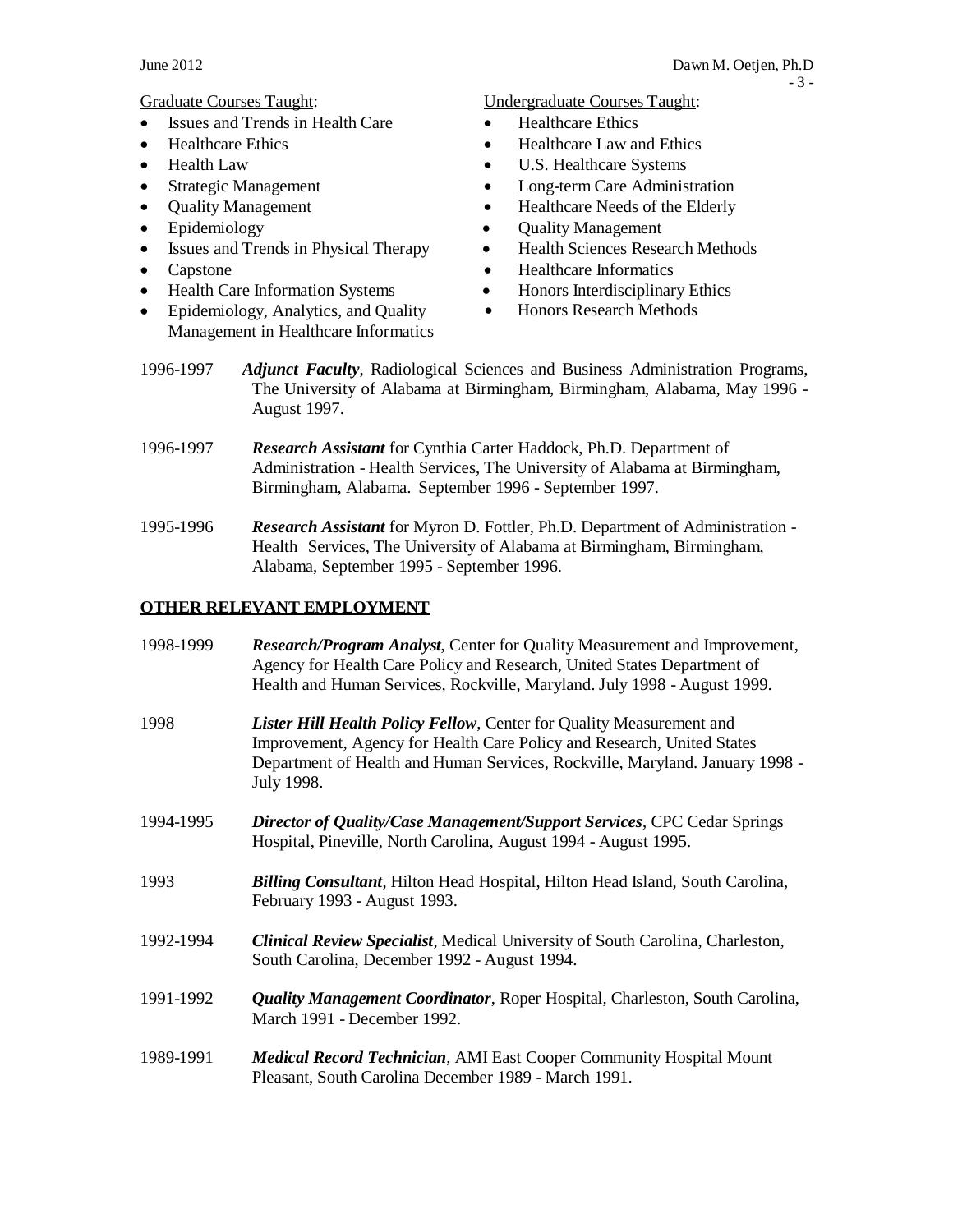### **RESEARCH AND CREATIVE ACTVITIES**

### **BOOKS/MANUSCRIPTS**

- 2008 **Oetjen, D**. Medical Group Management Body of Knowledge Review Series*, 2nd edition* (Contributing Author to eight (8) Volumes: Business Operations*,* Organizational Governance, Information Management, Quality Management, Risk Management, Patient Care Systems, Financial Management, Human Resources Management*).* Englewood, CO: American College of Medical Practice Executives (ACMPE).
- 2006 **Oetjen, D**., & Oetjen, R. Medical Practice Management Body of Knowledge Review Series: Planning and Marketing. Englewood, CO: American College of Medical Practice Executives (ACMPE), 146 pages. ISBN: 1-56829-237-6.

### **BOOK CHAPTERS**

- 2011 Cantiello, J., Fottler, M., Oetjen, D., & Zhang, J. Determinants of Health Insurance Coverage Rates for Young Adults: An Analytical Literature Review. In Biennial Review of Health Care Management, Advances in Health Care Management. Emerald Group Publishing Limited. V11, pp. 185-213.
- 2010 **Oetjen, D.** & Oetjen R. Informed Consent and Patient Rights: Patient Self-Determination. In The Health Care Manager's Legal Guide*.* Edited by Charles McConnel*.* Lighthouse Publications. pp. 181-192.
- 2010 Oetjen, R. & **Oetjen D.** Labor Laws: Encounters with Unions. In The Health Care Manager's Legal Guide. Edited by Charles McConnel*.* Lighthouse Publications. pp. 205-222.
- 2007 **Oetjen, D**., Richardson, W., & Slovensky, D. Staffing at Oak River: A Case and Instructor's Guide. In Introduction to Healthcare Management. Edited by Sharon B. Buchbinder. Jones and Bartlett Publications. pp. 423-428.
- 2006 **Oetjen, D.M.,** & Oetjen, R.M., "The Moral and Ethical Implications of Elder Abuse", In Elder Abuse: The Face of Evil, Edited by Allan M. Hoffman and Randal W. Summers. Thousand Oaks: Sage Publications. pp. 77-96.
- 2005 **Oetjen, D.**, Oetjen, R., & Rotarius, T., "Judgment in Management Decision Making in the Group Practice Setting", Chapter 4 in Physician Practice Management: Essential Operational and Financial Knowledge. Edited by Larry Wolper. Jones and Bartlett Publications. pp.89-111.

### **RESEARCH MONOGRAPHS**

- 2008 **Oetjen, D**., Cortelyou-Ward, K., Oetjen, R., Rotarius, T., & Liberman, A. *An Assessment of the Emergency Departments and Trauma Centers of Orlando Health*. November. 121 pages (plus, 2 volumes of statistical tables).
- 2008 Cortelyou-Ward, K., **D. Oetjen**, T. Rotarius, and A. Liberman. The Effect of Orlando Health on the Central Florida Region—A Financial Impact Assessment. September. 62 pages.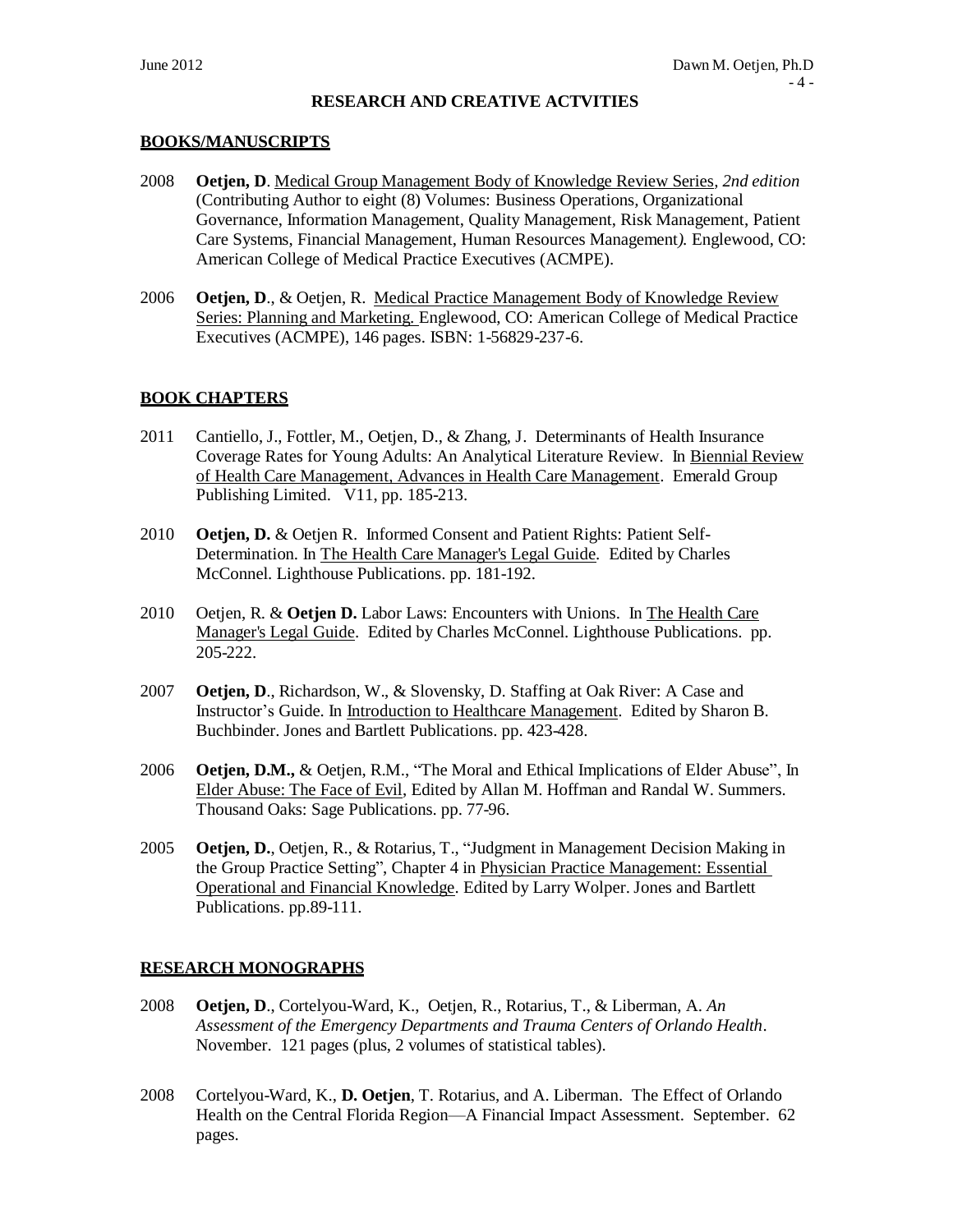### **FUNDING**

2008 Received funding of **\$83,350** in 2008 from Orlando Health to serve as Co-Principal Investigator (with T. Rotarius, K. Cortelyou-Ward, Ph.D., A. Liberman, Ph.D., and R. Oetjen, Ph.D.) for two projects: (1) The Effect of Orlando Health on the Central Florida Region-A Financial Impact Assessment and (2) A Comprehensive Assessment of the LEVEL I Trauma Centers of Orlando Health-Operational and Patient Factors.

# **PROPOSALS PREPARED:**

# **Department of Labor: Employment and Training Administration Health Care Sector and Other High Growth and Emerging Industries (SGA/ DFA PY 09–01)**

Worked as a Co-Principal Investigator (with A. Liberman, Ph.D., R. Oetjen, Ph.D., and B. Ramirez, M.D., and K. Cortelyou-Ward, Ph.D was the Principal Investigator) to draft a proposal to secure \$2.5 Million from the American Recovery and Reinvestment Act of 2009. The grant proposal sought to expand the healthcare information technology workforce in Central Florida by providing new career direction for those workers affected by the recent economic downturn and at the same time increase the number of individuals trained to work in health care informatics. In addition, this project intended to serve as a career ladder for students that currently have Associate of Science degrees in health information and by allowing them to complete bachelor's degrees in health information management. The proposal could not be submitted because a competing proposal from within UCF was chosen.

### **Department of Health and Human Services: American Recovery and Reinvestment Act of 2009 Information Technology Professionals in Health Care - Health IT: Workforce Education through Innovative Curriculum grant**

Worked as a Principal Investigator (with Alice Noblin as Co-PI) to draft a proposal to secure almost \$3 million to develop curriculum to train office staff using current health information management programs in community college settings. This will provide a sound base for consistency and quality in the education experience. By providing a standard set of learning modules, developed by professionals throughout the country, we feel the students will be given a strong base of knowledge for success.

### **Blue Foundation Grant Proposal: A Healthy Habit Intervention – A Study of Underserved Elementary School Students**

Worked as Co-Principal Investigator (with Kendall Cortelyou-Ward as PI) to draft a proposal to secure almost \$100 thousand dollars from the Blue Foundation to study the effects of implementing an interventional program "5-2-1-Almost None" with underserved elementary school students. Study was not funded.

### **INTERNAL GRANTS**

- 2011 Oetjen, D., Oetjen, R., Masri, M., & Wolf, R. Leveraging Technology to Enhance International Education and Partnerships. Grant to participate in the FCTL Summer Institute. **Awarded: \$800.00**
- 2010 LIFE Grant recipient (with Oetjen, R. & Sumner, J.), The Learning Institute for Elders, University of Central Florida, Orlando, Florida. **Awarded: \$3000.00**
- 2009 **Oetjen, D**., Oetjen, R., Ward, K. Use of YouTube in the Classroom. Grant to participate in the FCTL Winter Institute. **Awarded: \$800.00**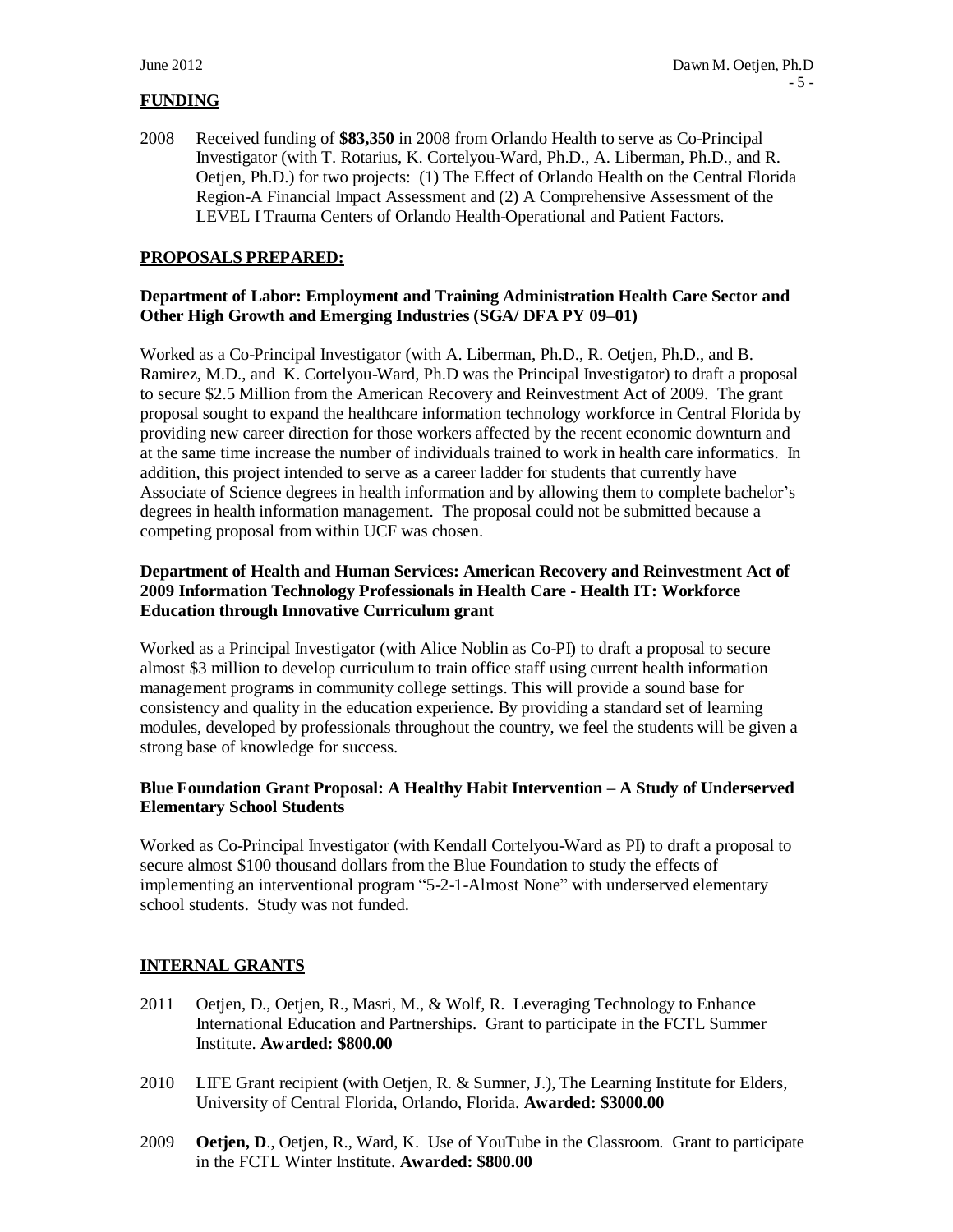- 6 -

- 2009 **Oetjen, D**., Oetjen, R., Ward, K. The Leadership Library for Engaging HSA Students. Grant to participate in Faculty Center for Teaching and Learning SOTL Research Project Workshop Series – Spring 2009 – Spring 2010. **Awarded: \$1,000**
- 2008 **Oetjen, D**. Oetjen, R., & Ramirez, B. Development of a Cultural Competency Online Learning Module. Grant to participate in the FCTL Winter Institute. **Awarded: \$500.00**.
- 2008 **Oetjen, D**. August 2008 May 2009. Faculty Mentor, RAMP Program. University of Central Florida, Orlando, Florida. **Awarded: \$500.00**
- 2008 LIFE Grant recipient, The Learning Institute for Elders, University of Central Florida, Orlando, Florida. **Awarded: \$700.00**
- 2007 Hahs-Vaughn, D., Hamann, K., Mauer, B., & Oetjen, D. May 2007 May 2008. Principal Investigator. A Prototype for Digital Archiving in K-12. Toni Jennings Special Initiative Award. **Awarded: \$6000.00**
- 2007 **Oetjen, D**. August 2007 May 2008. .An Assessment of Faculty Motivation for Participation in Undergraduate Research Projects. Carnegie Academy for the Scholarship of Teaching and Learning (CASTL) Grant. **Awarded: \$2500.00**
- 2007 Oetjen, D. August 2007 May 2008. Faculty Mentor, RAMP Program. University of Central Florida, Orlando, Florida. **Awarded: \$500.00**
- 2007 Oetjen, D. May 2007 August 2007. Faculty Mentor, RAMP Program. University of Central Florida, Orlando, Florida. **Awarded: \$200.00**
- 2007 **Oetjen, D**. August 2006 May 2007. Faculty Fellow, Academy for Teaching, Learning and Leadership, University of Central Florida, Orlando, Florida. **Awarded: \$7500.00**
- 2007 **Oetjen, D**. May 2007. "Facing" Ethical Dilemmas through the use of an Ethic's Committee Role-Play Assignment. Core Commitments: Educating Student for Personal and Social Responsibility Grant to participate in the FCTL Summer Institute. **Awarded: \$1000.00**.
- 2006 **Oetjen, D**. August 2006 May 2007. Faculty Mentor, RAMP Program. University of Central Florida, Orlando, Florida. **Awarded: \$500.00**
- 2006 **Oetjen, D**. August 2006 May 2007. Faculty Fellow, Faculty Center for Teaching and Learning, University of Central Florida, Orlando, Florida. **Awarded: \$2500.00**
- 2006 **Oetjen, D**., Rotarius, T, & Malvey, D. Summer 2006. Racial Disparities in Health Care. Submitted to the Diversity Track of the Faculty Development Institute at the University of Central Florida for funding. **Awarded: \$1000.00**.
- 2005 **Oetjen, D**. October 2005. C3MD: Cultivating Cultural Competence in Health Professionals. Research Program Development Series RFP submitted for funding. **Unfunded.**
- 2005 Kitalong, K., & **Oetjen, D**. Summer 2005. Communication Fluency Across the Disciplines at UCF: Issues for Consideration. White Paper requested by and submitted to Dr. Rick Schell, Dean of Undergraduate Studies. **Awarded: \$2100.00**
- 2005 Hamby, E., **Oetjen, D.,** & Rotarius, T. Summer 2005. Incorporating Ethics into the HSA Curriculum. Submitted to the Faculty Development Institute at the University of Central Florida for funding. **Awarded: \$1000.00**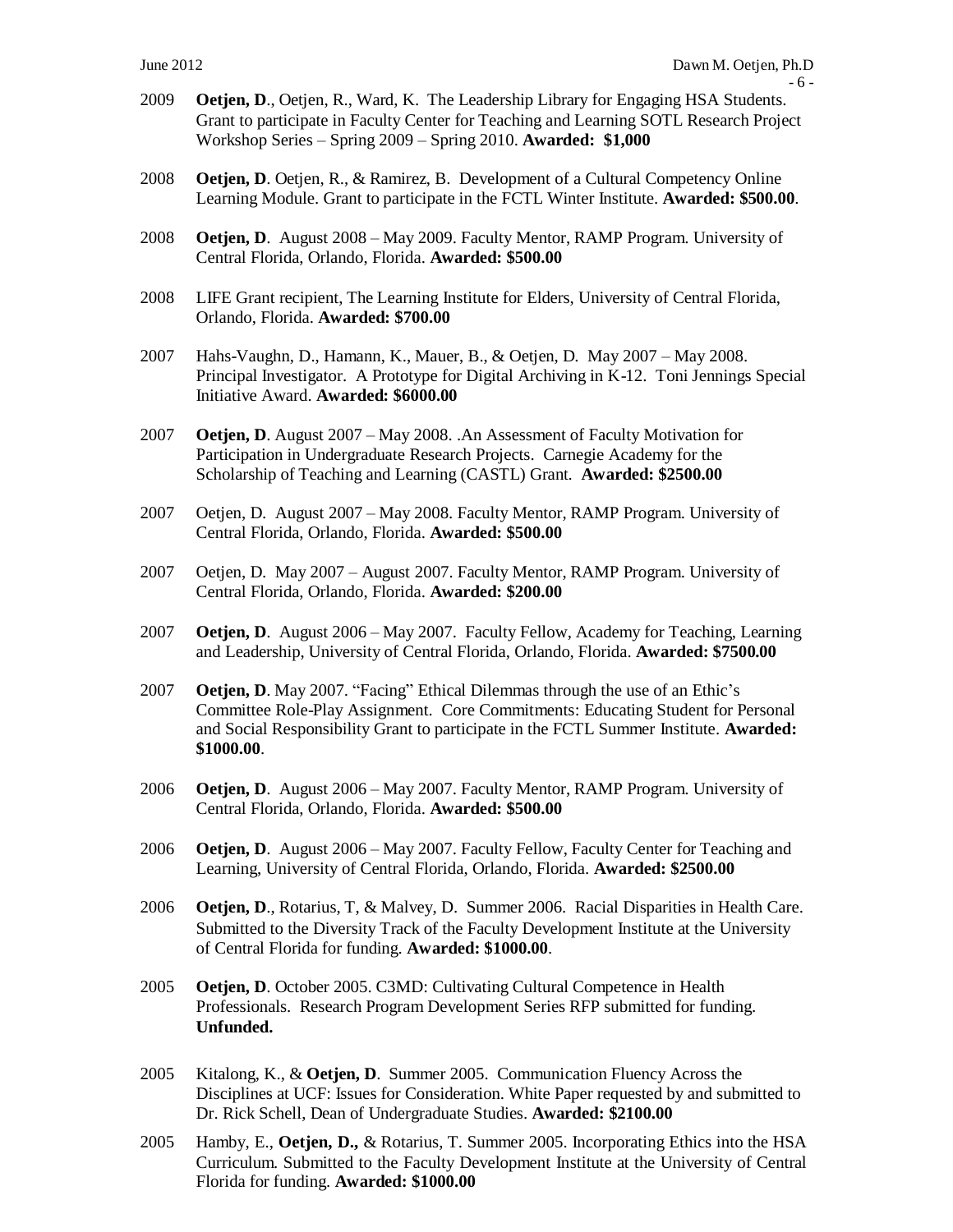- 2004 Hamby, E., **Oetjen, D.,** & Rotarius, T. Summer 2004. Moving an Internship Program On-Line. Submitted to the Faculty Development Institute at the University of Central Florida for funding. **Awarded: \$1000.00**
- 2003 **Oetjen, D.M.**, Meli, P., & Lytle, S. Summer 2003. Best Practices for Uniform Department-Wide Web Courses. Submitted to the Faculty Development Institute at the University of Central Florida for funding. **Awarded: \$1000.00**
- 2002 **Oetjen, D.M.**, Summer 2002. Conversion of a Large Methods-Based Course to the Web. Submitted to the Faculty Development Institute at the University of Central Florida for funding. **Awarded: \$1000.00**

# **REFEREED PUBLICATIONS**

- 2015 Liu, X., **Oetjen, D**., Oetjen, R., Zhao, M., Ozcan, Y., & Li, G. The Efficiency of Ophthalmic Ambulatory Surgery Centers (ASCs): A Data Envelopment Analysis. The Journal of Medical Practice Management, 31(1): 20-5.
- 2015 Williams, C. & **Oetjen, D.** An Ethical Analysis of Telemedicine: Implications for Future Research. The International Journal of Telemedicine and Clinical Practices, 1(1):4-16.
- 2015 Cantiello, J., Fottler, M., **Oetjen, D**., & Zhang, N. The Impact of Demographic and Perceptual Variables on a Young Adults Decision to be Covered by Private Health Insurance. BMC Health Services Research. May 12;15:195.
- 2014 Perez, B., Knych, S., Weaver, S., Liberman, A., Abel, E., **Oetjen, D**., & Wan, T. Understanding the Barriers to Physician Error Reporting and Disclosure: A Systematic Approach to a Systematic Problem. Journal of Patient Safety. Mar; 10(1):45-51.
- 2013 Rotarius, T., Liberman, A., Ward, K., **Oetjen, D.,** & Oetjen, R. Emergency Department Utilization at a Large Regional Hospital: A Startegy for Survivability. The Health Care Manager, 32(4): 321-8.
- 2011 Cantiello, J., Fottler, M., **Oetjen, D**., & Zhang, N. Determinants of Health Insurance Coverage Rates for Young Adults: An Analytical Literature Review. Advances in Health Care Management, 11: 185-213.
- 2011 Masri, M., **Oetjen, D.,** & Rotarius, T. Internal Marketing: Creating Quality Employee Experiences in Health Care Organizations. The Health Care Manager, 30(3), p. 196-204.
- 2010 Oetjen. R. & **Oetjen, D**. Retire Already! Managing physicians who no longer want to work, but have to. *The Journal of Medical Practice Management*: MPM, 26(1):49-52.
- 2010 Oetjen, R., **Oetjen, D**., Rotarius, T., & Liberman, A. Emergency department utilization by insured users: A study of motivating factors. The Health Care Manager, 29(3), 199-212.
- 2009 **Oetjen, D.** & Oetjen, R. You've got them, now what? Successfully mentoring student interns. *The Journal of Medical Practice Management*, 25(2), p. 100-104.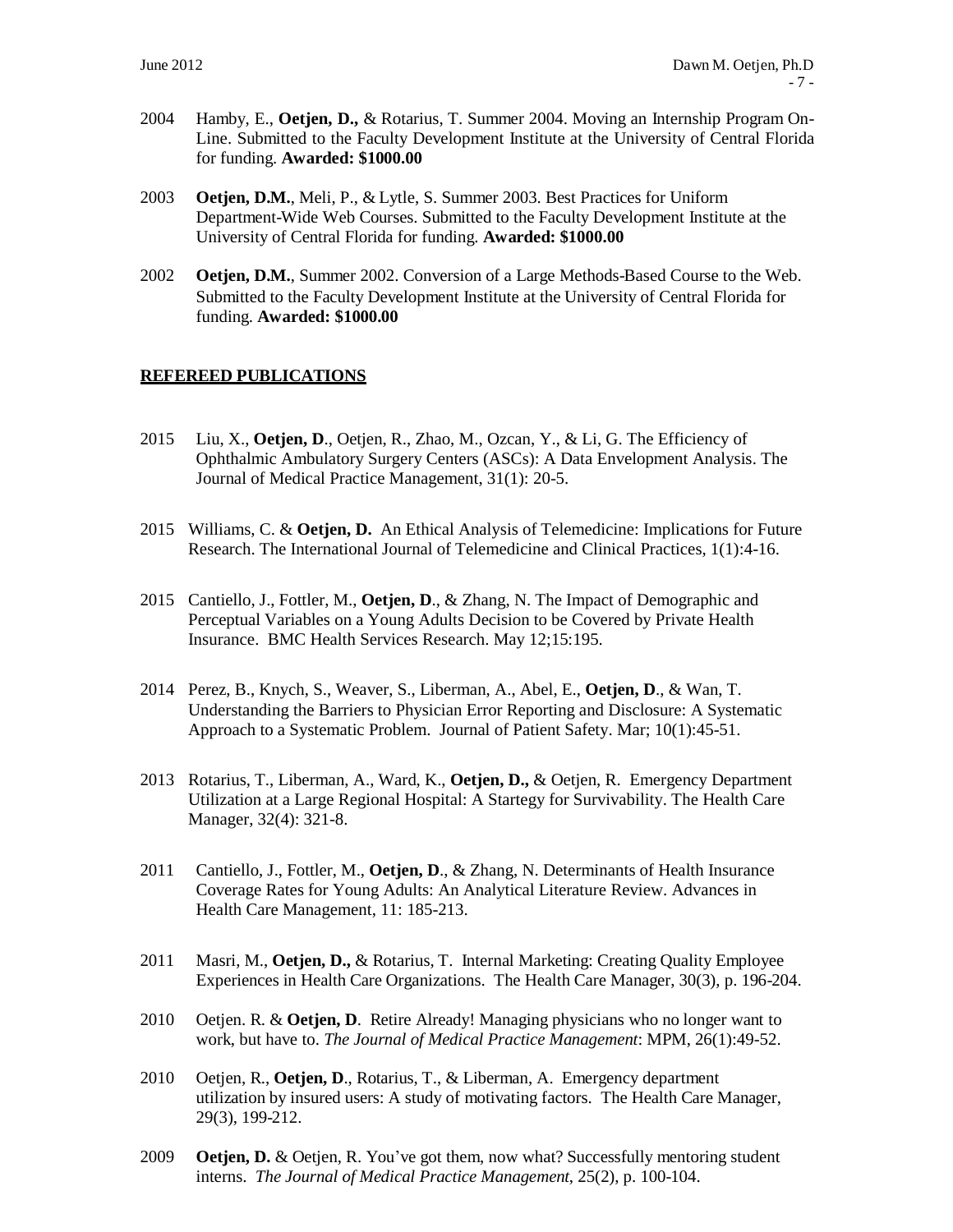- 2009 Oetjen, R. & **Oetjen, D.** Internship logistics: successfully navigating the internship process. *The Journal of Medical Practice Management*, 25(1). p. 16-24.
- 2009 **Oetjen, D**. & Oetjen, R. Engaged Dialogue: A Collaborative Learning Method for Online Courses. *The Journal of Health Administration Education*, 25(4), p. 343-353.
- 2009 Oetjen, R. & **Oetjen, D.** Free labor! How to successfully use student interns in your practice. *The Journal of Medical Practice Management*, May-June, p. 376-380.
- 2008 Oetjen, R., **Oetjen, D**. Rotarius, T. Administrative Decision Making: A Stepwise Method. *The Health Care Manager*, 27(1), January-March 2008. p. 4-12.
- 2007 **Oetjen, D**., Oetjen, R., & Rotarius, T. The Facility Audit and Review Method: Evaluating Institutional Ethics in Health Care Organizations. *The Health Care Manager*, 26(4), October-December 2007. p. 288-296.
- 2007 Oetjen, R., **Oetjen, D**. Rotarius, T. Change management: A structured method for dialysis leaders. *Dialysis and Transplantation*, 36(3), March. p. 148-153.
- 2007 Oetjen, R. & **Oetjen, D**. The view from within: A student perspective… then and now. *The Journal of Health Administration Education*. 24(3), Summer. p. 235-252.
- 2006 **Oetjen, D**., Fottler, M., Unruh, L., & Rehman, Z. Consumer determinants of the use of health plan information in plan selection, *Health Services Management Research*, 19, November. p. 232-250.
- 2005 Rotarius, T., Oetjen, R., & **Oetjen, D**. Teamwork in healthcare: Lessons for dialysis centers. *Dialysis and Transplantation*, 34(10), October. p. 700-709.
- 2005 Oetjen, R., **Oetjen, D**., & Rotarius, T. Leading by serving: A new look at leadership. *Dialysis and Transplantation*, 34(6), June. p. 381-387.
- 2005 Rotarius, T., & **Oetjen D**., The Comprehensive Organizational Plan Revisited: Building in an Ethical Component, *Dialysis and Transplantation*, 34(3), March. p. 150, 152, 157- 158, 185.
- 2005 **Oetjen, D**., & Rotarius, T., Incorporating Ethics into Your Comprehensive Organizational Plan, *The Health Care Manager*, 24(1), January-March. p. 61-67.
- 2004 **Oetjen, D**., & Rotarius, T., The Comprehensive Organizational Plan: How a COP Can Protect and Serve Your Health Care Organization, *The Health Care Manager*, 23(1), January-March. p. 78-84.
- 2004 **Oetjen, D.**, Fottler, M., & Unruh, L., Determinants of the Use of Health Plan Information in Formulating Health Plan Selection Decisions, *Health Marketing Quarterly*, 20(3), March. p. 55-79.
- 2002 **Oetjen, D.**, & Rotarius, T., Internal Marketing: The Prescription for Dialysis Center Success, *Dialysis and Transplantation*, 31(10), October. p. 703-710.
- 2002 **Oetjen, D.**, & Rotarius, T., The Emergency Room Medical Group: Improving Hospital Efficiency, *The Health Care Manager*, 21(1), September. p. 39-45.
- 2002 Rotarius, T., & **Oetjen, D.**, Dialysis Center Alliances, *Dialysis and Transplantation*, 31(3), March. p. 151-154.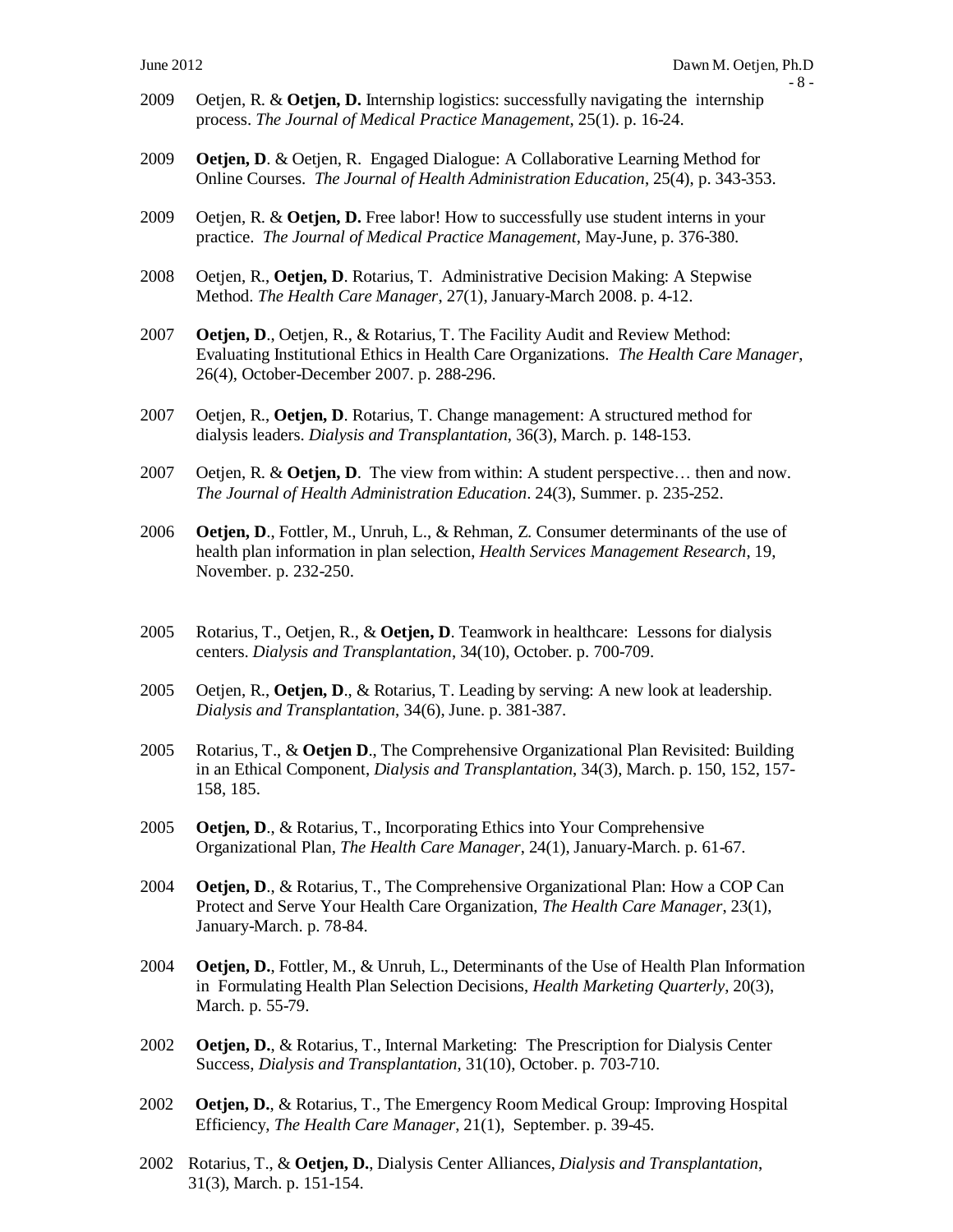2001 **Oetjen, D.**, & Rotarius, T., The Comprehensive Organizational Plan: An Integration Tool for Dialysis Centers, *Dialysis and Transplantation*, 30(10), October. p. 690-695, 710.

### **NON-REFEREED PUBLICATIONS**

- 2005 Kitalong, K., & **Oetjen, D.M.** (2005). QEP: Writing Across the Curriculum. White Paper submitted to Provost Hickey and Vice Provost Schell.
- 2004 **Oetjen, D.M.**, Constructive Engagement Across the Curriculum, *Faculty Focus*, University of Central Florida FCTL publication, April 2004.
- 2003 **Oetjen, D.M.,** & Rotarius, T., "Strategic Groups", Encyclopedia of Health Care Management, Sage Publications, October 2003, p. 529.
- 2003 **Oetjen, D.M., & Rotarius, T., "Competitive Strategy and Groups"**, *Encyclopedia of* Health Care Management, Sage Publications, October 2003, p. 95.
- 2002 **Oetjen, D.M**., "Results of a Needs-Based Analysis for HIV/AIDS Services at the Lake County Health Department," report submitted to the Lake County Health Department, May 2002.

#### **REFEREED PRESENTATIONS – International/National**

- 2012 Ramirez, B., Oetjen, R., & **Oetjen, D.** *Translating Web2.0 Technology from the Classroom to the Real World of Practice.* Presentation given at the Business and Health Administration Association (BHAA) Annual Conference, Chicago, IL (March 2012).
- 2012 Ramirez, B., Masri, M., Oetjen, R., and **Oetjen, D.** *Crossing the Information Fluency*. Presentation given at the Information Fluency Conference, Orlando, FL (March 2012).
- 2011 Cantiello, J., **Oetjen, D**., Fottler, M., & Zhang, N. *The Impact of Demographic and Perceptual Variables on Young Adult Health Insurance Status*. Paper presentation given at the Annual meeting of the Academy of Management (AOM), San Antonio, TX (August 2011).
- 2011 Oetjen, R., Yarbrough-Landry, L., **Oetjen, D**, Bewley, L. *East meets West: Traditional teaching meets online learning.* Professional Development Workshop (PDW) presented at the Annual meeting of the Academy of Management (AOM), San Antonio, TX (August 2011).
- 2011 West, D., Ramirez, B., Hernandez, R., & **Oetjen, D**. *International Standards for Excellence in Health Administration Education*. Presentation given at the AUPHA Leader's Conference, Chicago, IL (March 2011).
- 2010 Shah, S., Landry, A., **Oetjen, D**., & Garmin, A*. Integration of Experiential Learning Opportunities in Healthcare Education*. Professional Development Workshop (PDW) presented at the Annual meeting of the Academy of Management (AOM), Montreal, CAN (August 2010.
- 2010 Cortelyou-Ward, K., Oetjen, R., & **Oetjen, D.** *Building an Informatics Program: Observations from UCF's First Year*. Presentation given at the AHIMA: Assembly on Education and Faculty Development Institute, New Orleans, LA (July 2010).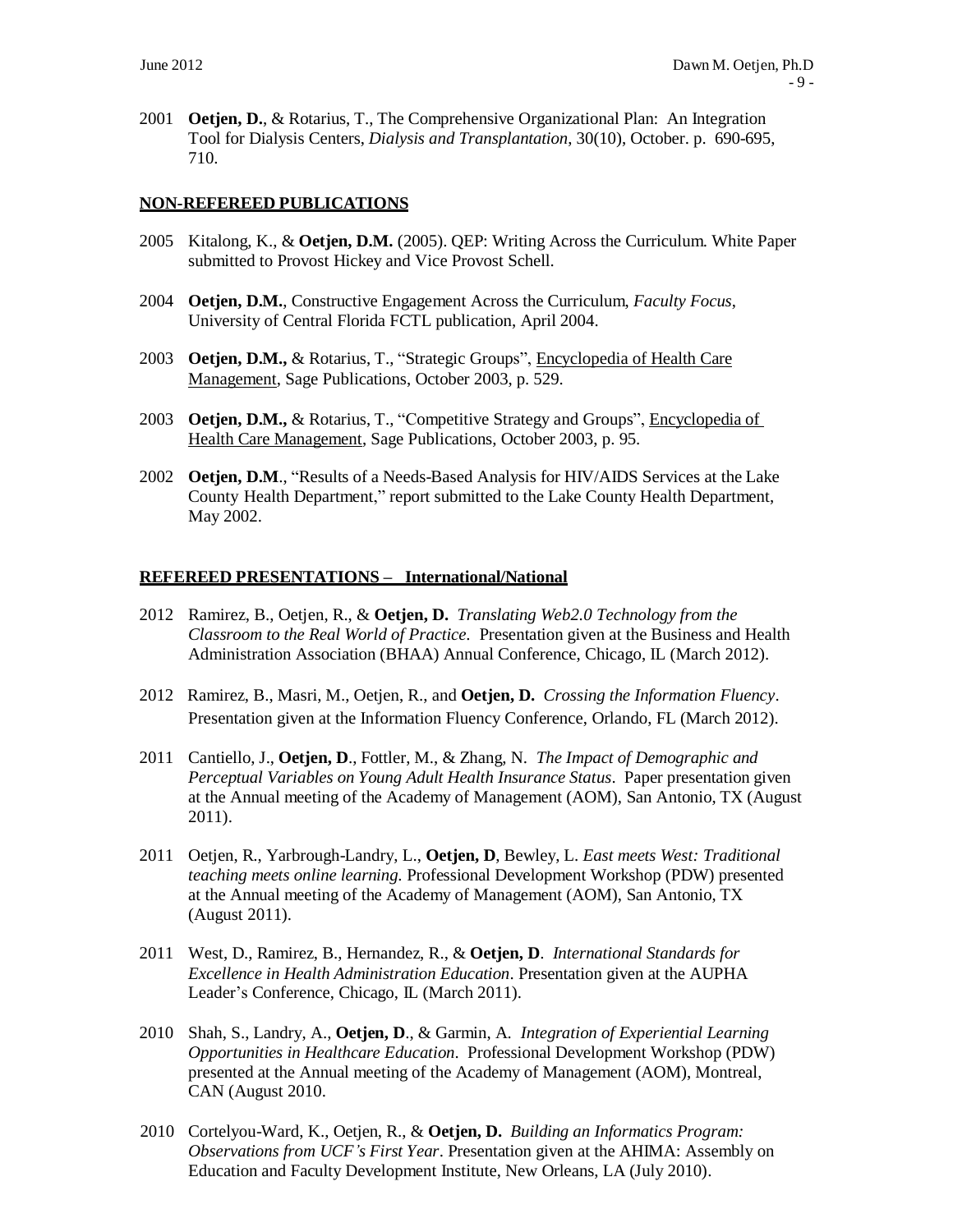- 2010 Cortelyou-Ward, K., **Oetjen, D**., & Oetjen, R. *The leadership library: One year later.* Poster presentation at the annual meeting of the Association of University Program Health Administration (AUPHA), Portland, OR (June 2010).
- 2010 Fiedler, B. A., Oetjen, R., & **Oetjen, D**. *Local response to hepatitis C virus (HCV) in the absence of national policy and funding*. Poster presentation at the Fourth Annual UCF Public Administration Research Conference: Local Governance in 2020: Challenges, Opportunities and Policies for Sustainability (April 2010)**.**
- 2009 Oetjen, R., **Oetjen, D**., Cortelyou-Ward, K. *Leadership Library: Leveraging Technology to Prepare Tomorrow's Leaders*. Poster presentation at the annual meeting of the Association of University Program Health Administration (AUPHA), Chicago, IL (July 2009).
- 2009 **Oetjen, D.** & Oetjen, R. *Can't we all just get along?: Successful conflict management strategies.* Presentation at the Annual meeting of the Medical Group Management Association (MGMA), Denver, CO, (October 12, 2009).
- 2009 Oetjen, R., **Oetjen, D**., & Rotarius, T. *Emergency department utilization by insured users: A study off motivating factors.* Paper presented at the Annual meeting of the Academy of Management (AOM), Chicago, IL (August 2009).
- 2009 Friedman, L., **Oetjen, D**., & Oetjen, R. *Facilitating effective discussions using distance learning techniques.* Professional Development Workshop (PDW) presented at the Annual meeting of the Academy of Management (AOM), Chicago, IL, (August 2009).
- 2009 Cortelyou-Ward, K. **Oetjen, D**., & Oetjen, R. *Bringing the Outside In: Innovative Ways to Engage Community Stakeholders in Health Administration Education*. Poster presentation at the Annual meeting of the Association of University Programs Health Administration (AUPHA), Chicago, IL (July 2009).
- 2009 Oetjen, R. & **Oetjen, D**. *Engaged dialogue: Engaging today's students with skills for tomorrow* Presentation given at the Florida Summit on Health Sciences Education, Orlando, FL (April 17, 2009).
- 2008 Oetjen, R., Oetjen, D., & Ramirez, B. (2008). *Cultural competency modules.* Presentation given at the UCF Faculty Center for Teaching and Learning Winter Conference, December 2008.
- 2008 Cortelyou-Ward, K., **Oetjen, D**., & Ramirez, B. *Blue Oceans in Healthcare Management: Creating a New Strategic Model.* Presentation given at the annual meeting of the Southern Management Association (SMA), St. Petersberg, FL, November 2008.
- 2008 **Oetjen D**. & Oetjen R. *Free labor! How to successfully use student interns in your practice.* Presentation given at the annual meeting of the Medical Group Management Association meeting (MGMA), San Diego, CA, October 2008.
- 2008 Oetjen, R., **Oetjen, D**., Yarborough, A., & Friedman, L. *Using technology to answer the questions we ask.* Presentation given at the annual meeting of the Academy of Management (AOM), Anaheim, CA, August 2008.
- 2008 Oetjen, R., **Oetjen, D**., Spencer, S., and Hewitt, A. *Assessing students in an online environment*. Presentation given at the annual meeting of the Association of University Programs Health Administration (AUPHA), Washington, DC, June 2008.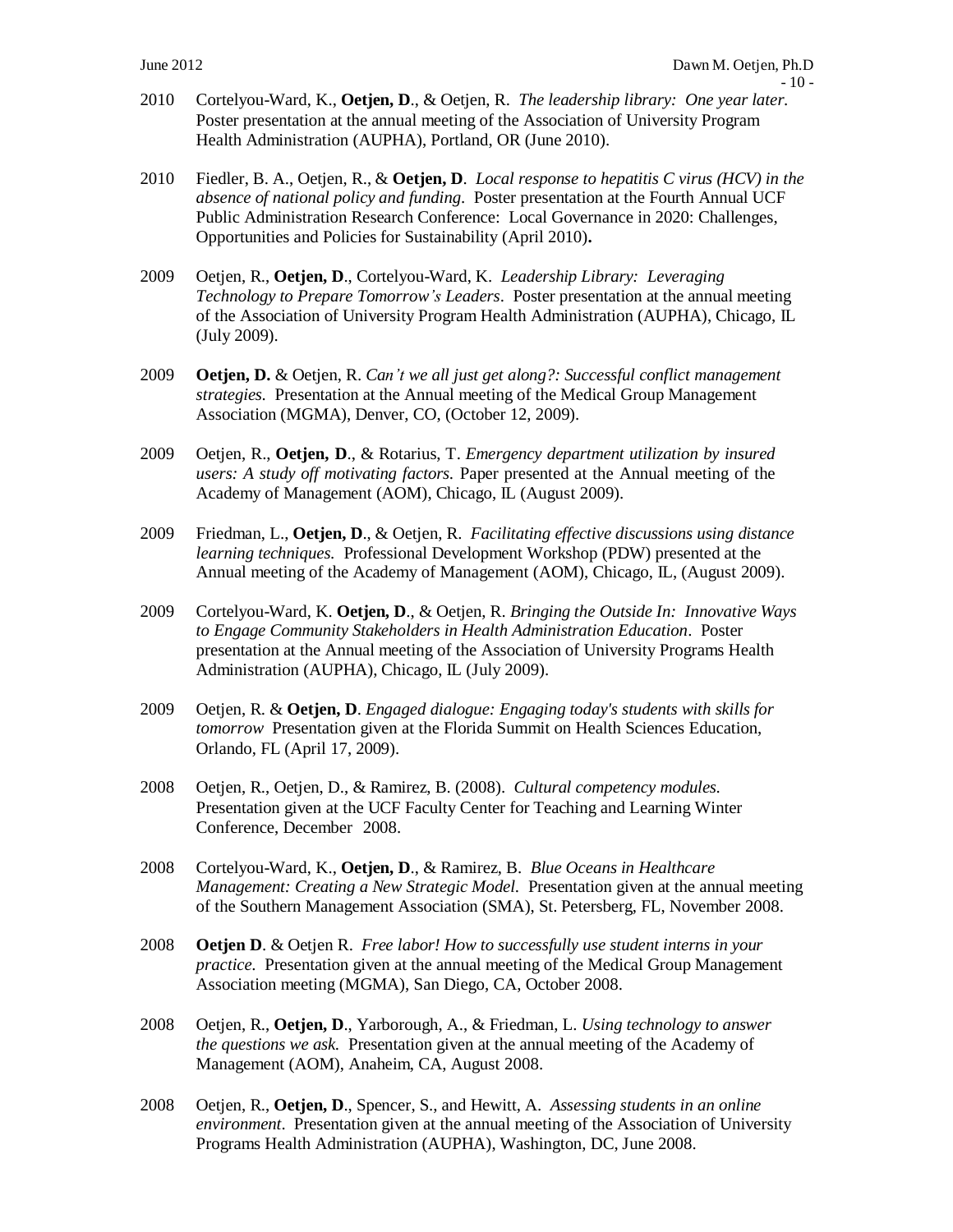- 2008 Valadares, K., **Oetjen, D**., & Oetjen, R. *From the classroom to the board room: assessment of ethical behavior in health administration*. Presentation given at the annual meeting of the Association of University Programs Health Administration (AUPHA), Washington, DC June 2008.
- 2008 Cortelyou-Ward, K. & **Oetjen, D.** *Pick Your Path: Providing Undergraduate HSA Students with Career Counseling*. Poster presentation at the annual meeting of the Association of University Programs in Health Administration, Washington, D.C., June 2008.
- 2008 Malvey, D., **Oetjen, D.,** Cortelyou-Ward, K., Ramirez, B. & Rotarius, T*. Distance Education: Linking Education and Practice*. Presentation given at the annual meeting of the Association of University Programs in Health Administration, June 2008, Washington DC.
- 2008 **Oetjen, D**., Cortelyou-Ward, K., & Segal,, D. *Using SAM Technology to Improve Student Advising Outcomes.* Presentation given at the Florida Summit on Health Sciences Education, Orlando, FL, April 2008.
- 2007 **Oetjen, D**. & Yarbrough, A. *Assessment and Learning: What's the Connection?* Chaired and presented a Professional Development Workshop given at the Annual meeting of the Academy of Management Healthcare Division in Philadelphia, PA, August 2007.
- 2007 Oetjen, R. & **Oetjen, D**. *Teachnology: Media-Enhanced Teaching Strategies*. Chaired and presented a Professional Development Workshop given at the Annual meeting of the Academy of Management Healthcare Division in Philadelphia, PA, August 2007.
- 2007 Oetjen, R. & **Oetjen D**. *Bricks and clicks, with the addition of some tricks!* Poster presentation at the annual meeting of the Association of University Program Health Administration (AUPHA), Orlando, FL, May 2007.
- 2007 **Oetjen, D**., Oetjen, R., & Valaderes, K*. Yada yada yada: Yes....you too can really be the master of your domain and use online teaching strategies to enhance student learning*. Poster presentation at the annual meeting of the Association of University Program Health Administration (AUPHA), Orlando, FL, May 2007.
- 2007 Oetjen, R. & **Oetjen, D**. *Learning While you Listen: The Use of Digital Medium in*  Education. Presentation given at the 18<sup>th</sup> annual meeting of the International Conference on College Teaching and Learning (ICCTL), Ponte Vedra Beach, FL, April 2007.
- 2006 Oetjen, R. & **Oetjen D.** *Happily ever after… Simplifying the management of outcomes*. Presentation given at the annual meeting of the Medical Group Management Association meeting (MGMA), Las Vega, NE, October 2006.
- 2006 Kitalong, K., Marinara, M., & **Oetjen, D.** *Constructing Engagement: Initiating a Communication Across the Disciplines Program at a Large, Urban University*. Presentation given at the International Conference on Writing Across the Curriculum, Clemson, SC, May 2006.
- 2006 **Oetjen, D.** *Tactics for Great Teaching: Low and High Tech Approaches*. Professional Development Workshop given at the International Meeting of the Academy of Management (AOM), Atlanta, Georgia, August 2006.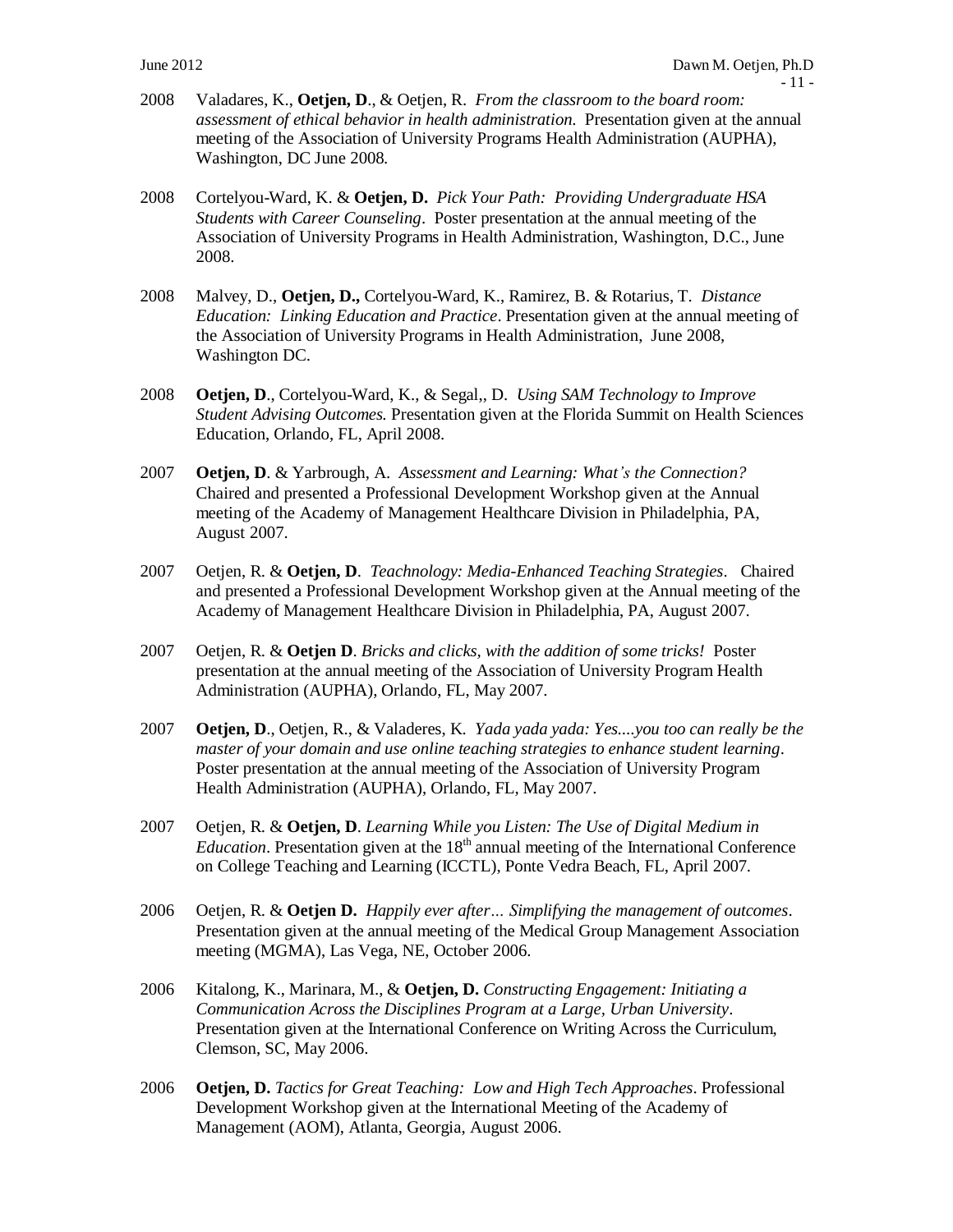- 2006 **Oetjen, D.** *SOTL: Embracing the Teacher/Scholar Model*. Professional Development Workshop given at the International Meeting of the Academy of Management (AOM), Atlanta, Georgia, August 2006.
- 2006 Valaderes, K., Porter, R., **Oetjen, D**., & Oetjen, R. *Ethics across the curriculum – An interprofessional necessity*. Presentation given at the annual Meeting of the Association of University Programs in Health Administration (AUPHA), Seattle, WA, June 2006.
- 2006 **Oetjen, D**. & Oetjen, R. *BLOGS: Breakthrough learning online guarantees success*! Presentation given at the 17th annual meeting of the International Conference on College Teaching and Learning (ICCTL), Ponte Vedra Beach, FL, April 2006.
- 2006 Oetjen, R. & **Oetjen, D.** *Incorporating storytelling and role-playing into the classroom*. Presentation proposal given at the 17th annual meeting of the International Conference on College Teaching and Learning (ICCTL), Ponte Vedra Beach, FL, April 2006
- 2005 **Oetjen, D**., & Hilberman, D. *Evidenced-Based Teaching and Core Competencies: A Why and How to Primer*. Organizer and Facilitator for Professional Development Workshop given at the Academy of Management Annual Meeting, Honolulu, Hawaii, August 2005.
- 2005 Brent, R., Cantiello, J., & **Oetjen, D**. *"C" Your Way to Success: Classroom and Community Collaborations*. Poster presentation given at the Annual Meeting of the Association of University Programs in Health Administration (AUPHA), Boston, Massachusetts, June 2005.
- 2004 **Oetjen, D.M.**, & Oetjen, R.M. *How to Make Your Organization ROC: Results Oriented Culture*. Presentation given at the Annual Meeting of the Medical Group Management Association (MGMA), San Francisco, California, October 2004.
- 2004 **Oetjen, D.**, & Cantiello, J. *Cultivating Cultural Competence – Helping Organizations "C" Their Way to Success.* Poster presentation given at the Annual Meeting of the Medical Group Management Association (MGMA), San Francisco, California, October 2004.
- 2004 Kulnani, K. & **Oetjen, D.** *Hospitalists: Wave of the Future*. Poster presentation given at the Annual Meeting of the Medical Group Management Association (MGMA), San Francisco, California, October 2004.
- 2004 **Oetjen, D.M.,** Facilitator for session entitled: *Agency Theory Perspectives on Behavior and Relationships Across Organizational Boundaries*. Academy of Management Association International Meeting (AOM), New Orleans, Louisiana, August 2004.
- 2004 **Oetjen, D.M.**, & Oetjen, R.M. *Constructive Engagement in the Classroom*. Presentation given at the Annual Meeting of the Association of University Programs in Health Administration (AUPHA), San Diego, California. Presentation won "Best Innovative Classroom Technique" award.
- 2004 Oetjen, R., **Oetjen, D**., & Monnier, L. *Virtual CAMPUS: Course Assessments, Methods, and Perspectives of Undergraduate Students*. Poster presentation at the International Conference on College Teaching and Learning, Jacksonville, Florida, March 2004.
- 2003 **Oetjen, D. M**., Rotarius, T., & Oetjen, R. M., *Listening With Your EARS (Employee Audit and Review System) – How to Hear your Ethical Perspective*. Presentation given at the Annual Meeting of the Medical Group Management Association (MGMA), Philadelphia, Pennsylvania, October 2003.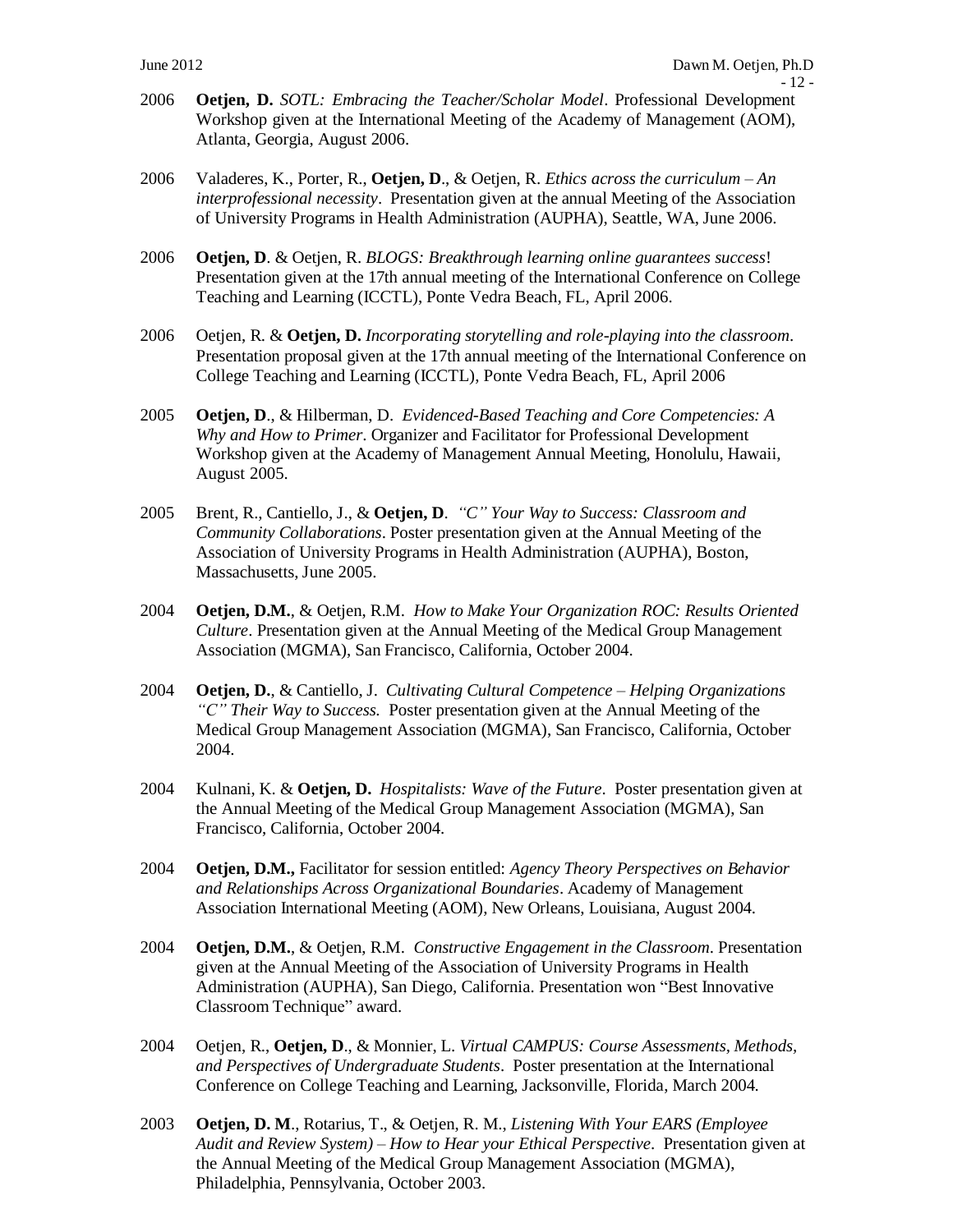- 2003 **Oetjen, D. M.,** Rotarius, T., & Oetjen, R. M., *How to Improve Patient Compliance*. Presentation given at the Annual Meeting of the Medical Group Management Association (MGMA), Philadelphia, Pennsylvania, October 2003.
- 2003 **Oetjen, D.**, Fottler, M., & Unruh, L., *"Determinants of the Use of Health Plan Information in Selection Intentions"*. Presentation given at the Academy of Management Association International Meeting (AOM), Seattle, Washington, August 2003.
- 2003 **Oetjen, D**., Oetjen, R., & Falen T., *Tracks Across the Quality Chasm.* Poster presented at the Annual Meeting of the Association of University Program Health Administration (AUPHA), Nashville, Tennessee, June 2003.
- 2003 Oetjen, R., **Oetjen, D**., & Falen, T., *Quality as a Function of Strategic Planning*. Poster presentation at the Annual Meeting of the Association of University Program Health Administration (AUPHA), Nashville, Tennessee, June 2003. Poster won First Place in judged competition.
- 2002 Rotarius, T., & **Oetjen, D.**, *The Comprehensive Organizational Plan: How a COP can Protect and Serve Your Organization.* Presentation given at the Medical Group Management Association Conference, Las Vegas, Nevada, October 2002.
- 2002 **Oetjen, D.**, & Rotarius, T., D*own on the FARM – EIEIO: The Facility Audit and Review Method – Evaluating Institutional Ethics in Organizations.* Presentation given at the Medical Group Management Association Conference, Las Vegas, Nevada, October 2002.
- 2002 **Oetjen, D.M.** Oetjen, R.M., & Scharoun, K.A., *C.Y.A. - A.S.A.P. Cover Your Assets: Anonymous Sign-in Assures Privacy*. Poster presentation at the Medical Group Management Association Conference, Las Vegas, Nevada, October 2002.
- 2002 **Oetjen, D.M.**, Scharoun, K.A., & Oetjen, R.M., *C.O.M.B.A.T. – Checklists Offering Medical Groups Bioterrorism Advice and Training.* Poster presentation at the Medical Group Management Association Conference, Las Vegas, Nevada, October 2002.
- 2002 **Oetjen, D.**, Oetjen, R., & Cortelyou, K., *"The Real World" – Incorporating Service Learning Into Your Internship Experience.* Poster presentation at the Annual Meeting of the Association of University Programs in Health Administration, June 2002.
- 2001 Fottler, M., **Oetjen, D**., Lytle, S., & Valentine, J., *Student Practice of Best Practices: A Leadership Simulation Model.* Poster presentation at the Annual Meeting of the Association of University Programs in Health Administration, June 2001.
- 2001 Lytle, S., **Oetjen, D.M**., Lenhart, K., & Morrison, S., *From Bricks to Clicks: Moving and Undergraduate Program Online.* Poster presentation at the Annual Meeting of the International Conference on College Teaching and Learning, Jacksonville, FL, April 2001.
- 2000 **Oetjen, D.M**., & Fottler, M.D., *Determinants of the Use of Health Plan Information in Health Plan Selection.* Paper presentation at the Annual Meeting of the Academy of Management, Toronto, Canada, August 2000.
- 1999 **Oetjen, D.M.**, *The Utility of Information in Health Plan Selection: A Study of Federal Employees*. Poster presentation at the Annual Meeting of the International Society for Quality in Health Care, Melbourne, Australia, 12-15 October 1999.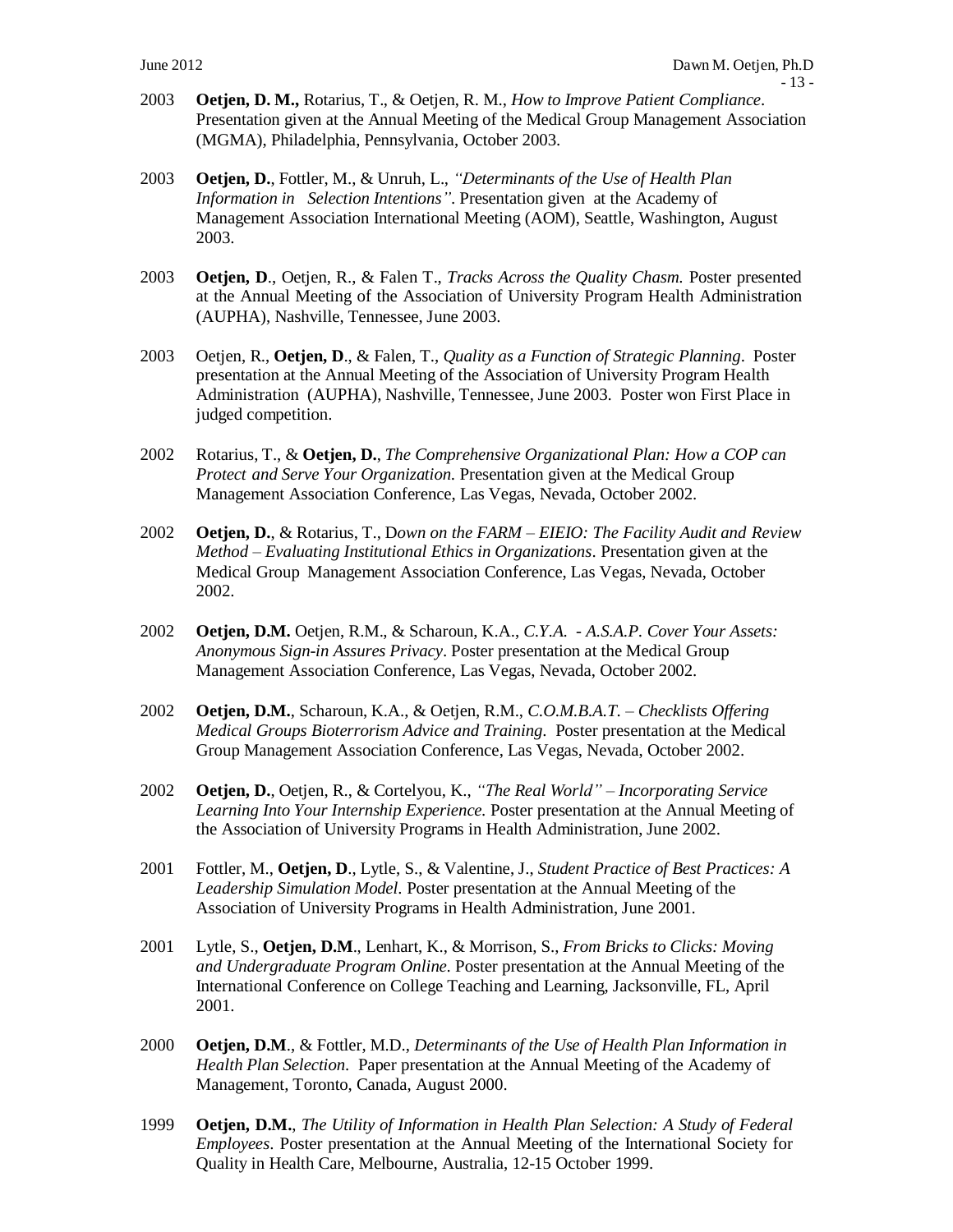1999 **Oetjen, D.M.**, *Health Plan Information Utility: A Study of Federal Employees.* Poster presentation at the Annual Meeting of the Association for Health Services Research, February 2005.

#### **REFEREED PRESENTATIONS – State/Regional**

- 2010 Belval, S. & **Oetjen, D**. (Faculty Mentor). A Study of Multi-Stakeholder Perceptions of Satisfaction with Continuing Care Retirement Communities. Poster to be presented at the Showcase of Undergraduate Research Excellence (SURE), University of Central Florida, Orlando, Florida, April 2010.
- 2010 Rape, M. & **Oetjen, D**. (Faculty Mentor). Healthcare Report Card Awareness. Poster to be presented at the Showcase of Undergraduate Research Excellence (SURE), University of Central Florida, Orlando, Florida, April 2010.
- 2010 Torres, C. & **Oetjen, D**. (Faculty Mentor). How to Reduce Surgical Site Infections (SSIs) in the Operating Room. Poster to be presented at the Showcase of Undergraduate Research Excellence (SURE), University of Central Florida, Orlando, Florida, April 2010.
- 2008 Appoo, V. & **Oetjen, D**. (Faculty Mentor). You Cannot Fit a Square Peg in a Round Hole: How to Ensure the "Best Fit" Between Employees and Positions. Poster presented at the Showcase of Undergraduate Research Excellence (SURE), University of Central Florida, Orlando, Florida, April 2008.
- 2007 Miller, B. & **Oetjen, D**. (Faculty Mentor). MEDIA: Measuring Ethics Developed in Advertising. Poster presented at the Showcase of Undergraduate Research Excellence (SURE), University of Central Florida, Orlando, Florida, April 2007.
- 2007 Appoo, V. & **Oetjen, D.** (Faculty Mentor). You Cannot Fit a Square Peg in a Round Hole – How to Ensure the "Best Fit" Between Employees and Positions. Poster presented at the Showcase of Undergraduate Research Excellence (SURE), University of Central Florida, Orlando, Florida, April 2007.
- 2007 Courson, A. & **Oetjen, D**. (Faculty Mentor). Affirmative Action in Education: The Difference Between Quotas and Goals. Poster presented at the Showcase of Undergraduate Research Excellence (SURE), University of Central Florida, Orlando, Florida, April 2007.
- 2007 Kirman, I. & **Oetjen, D**. (Faculty Mentor). Is Your Personality an Ethical Personality? Poster presented at the Showcase of Undergraduate Research Excellence (SURE), University of Central Florida, Orlando, Florida, April 2007.
- 2007 Nguyen, J. & **Oetjen, D**. (Faculty Mentor). Eye for an Eye: Does the Death Penalty Really Work? Poster presented at the Showcase of Undergraduate Research Excellence (SURE), University of Central Florida, Orlando, Florida, April 2007.
- 2007 Retz, A., Crowson, L., & **Oetjen, D**. (Faculty Mentor). Money Talks: A Look Into Social Status and Criminal Justice. Poster presented at the Showcase of Undergraduate Research Excellence (SURE), University of Central Florida, Orlando, Florida, April 2007.
- 2007 Rodriguez, D. & **Oetjen, D.** (Faculty Mentor). CONFIDENTIAL! HIPAA Wrongs in 2007. Poster presented at the Showcase of Undergraduate Research Excellence (SURE), University of Central Florida, Orlando, Florida, April 2007.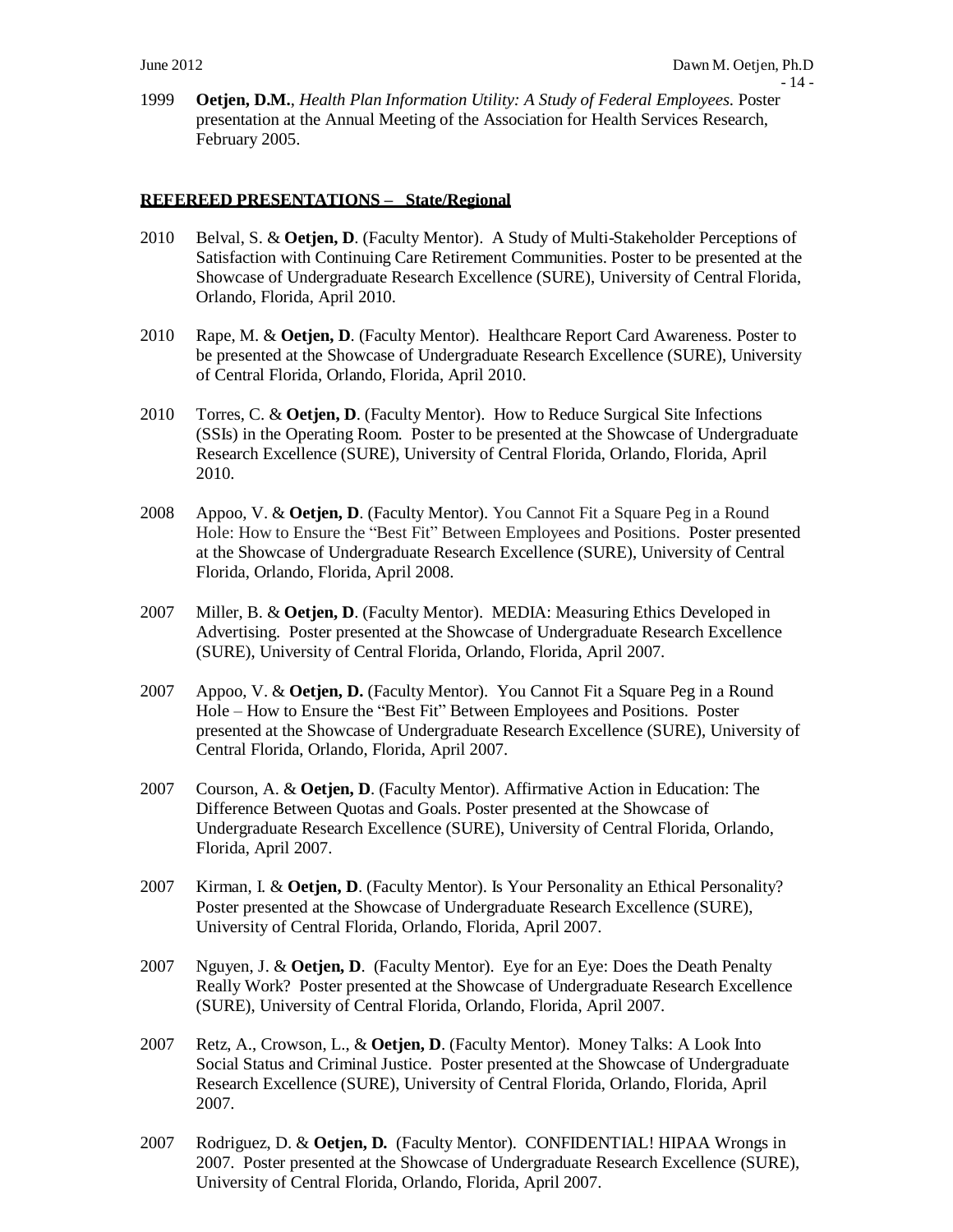- 2007 Rodriguez, E., Berkman, T., & **Oetjen, D**. (Faculty Mentor). Does Preaching Abstinence Promote Sex? Poster presented at the Showcase of Undergraduate Research Excellence (SURE), University of Central Florida, Orlando, Florida, April 2007.
- 2007 Sexton, J. & **Oetjen, D**. (Faculty Mentor). The Right to Kill: The Historical and Religious Basis for Capital Punishment. Poster presented at the Showcase of Undergraduate Research Excellence (SURE), University of Central Florida, Orlando, Florida, April 2007.
- 2007 Takenaka, K. & Oetjen, D. (Faculty Mentor). Masking the Pain Ethically. Poster presented at the Showcase of Undergraduate Research Excellence (SURE), University of Central Florida, Orlando, Florida, April 2007.
- 2006 Bergan, B. & **Oetjen D**. (Faculty Mentor). If Only We Could Change: A Study of the Ethical Standing of UCF Students on Genetic Engineering. Poster presented at the Showcase of Undergraduate Research Excellence (SURE), University of Central Florida, Orlando, Florida, April 2006.
- 2006 Keller, E. **& Oetjen, D**. (Faculty Mentor). Withholding Information About an STD Infection as an Ethical Factor Contributing to the Spread of STDs. Poster presented at the Showcase of Undergraduate Research Excellence (SURE), University of Central Florida, Orlando, Florida, April 2006.
- 2006 Moulavi, A. & **Oetjen, D**. (Faculty Mentor). The Rights of Pharmacists versus the Rights of Patients: The Dispensing of Birth Control Pills. Poster presented at the Showcase of Undergraduate Research Excellence (SURE), University of Central Florida, Orlando, Florida, April 2006.
- 2006 Startzman, A. & **Oetjen, D**. (Faculty Mentor). The Correlation Between an Individual's Ethical Position Regarding Embryonic Stem Cell Research and the Hypothetical Situations of the Same Individual Who Would Directly Benefit from Embryonic Stem Cell Research. Poster presented at the Showcase of Undergraduate Research Excellence (SURE), University of Central Florida, Orlando, Florida, April 2006.
- 2006 Burwell, E. & **Oetjen, D**. (Faculty Mentor). Post-Abortion Syndrome. Poster presented at the Showcase of Undergraduate Research Excellence (SURE), University of Central Florida, Orlando, Florida, April 2006.
- 2006 Hudson, J. & **Oetjen, D.** (Faculty Mentor). Are Use of Force Policies Weighed Correctly? Poster presented at the Showcase of Undergraduate Research Excellence (SURE), University of Central Florida, Orlando, Florida, April 2006.
- 2006 Imam, S. & **Oetjen, D.** (Faculty Mentor). The Moral Compass of College Students. Poster presented at the Showcase of Undergraduate Research Excellence (SURE), University of Central Florida, Orlando, Florida, April 2006.
- 2006 Jensen, S. & **Oetjen, D**. (Faculty Mentor). How Does the Health of Individuals Shape Their Ethical Viewpoints? The Relationship Between Physical Health and Ethics. Poster presented at the Showcase of Undergraduate Research Excellence (SURE), University of Central Florida, Orlando, Florida, April 2006.
- 2006 Myers, A. & **Oetjen, D**. (Faculty Mentor). Can Germany Ever Forget Its Past? A Look at Opinions on Germany's Foreign Aid to Israel. Poster presented at the Showcase of Undergraduate Research Excellence (SURE), University of Central Florida, Orlando, Florida, April 2006.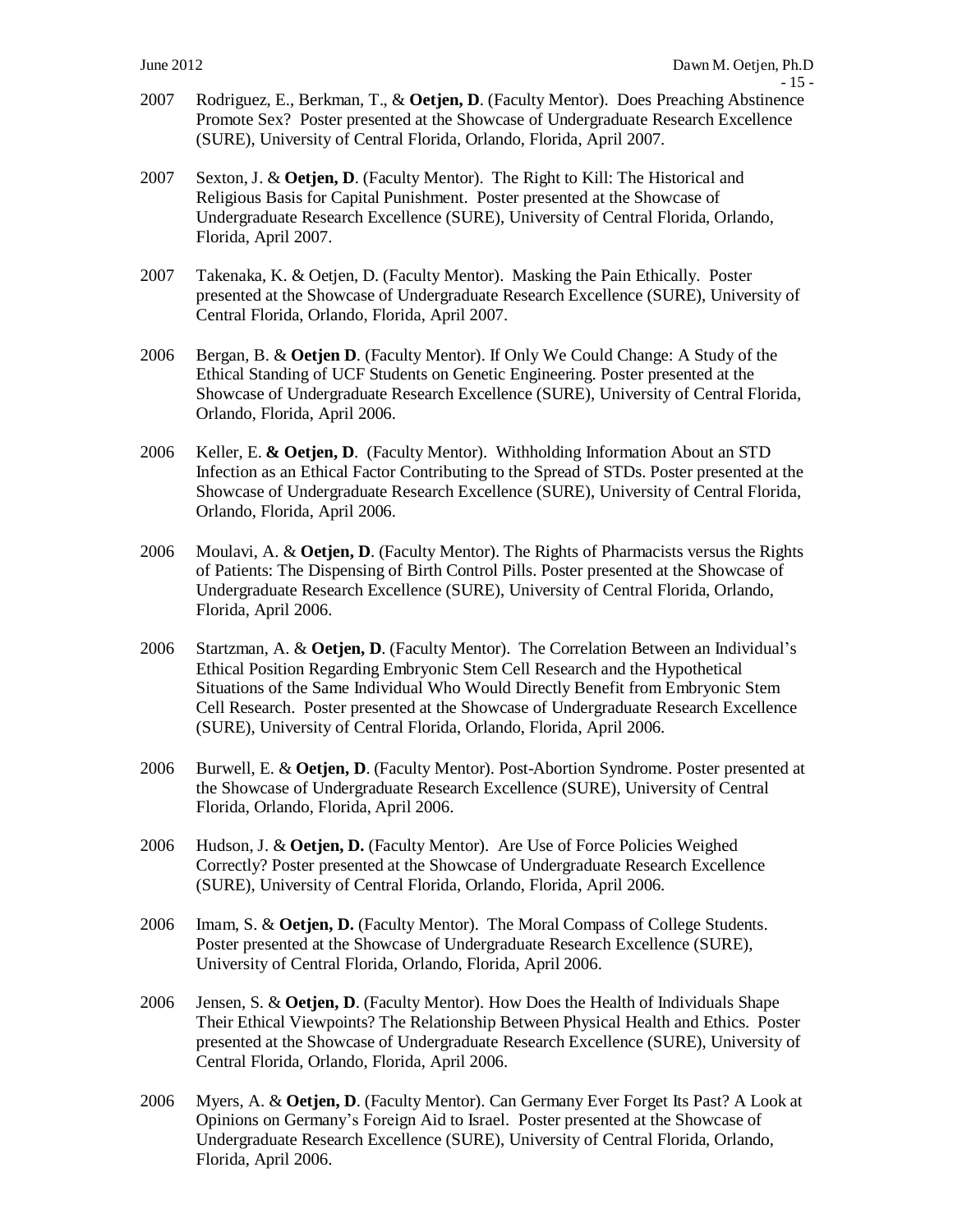- 2006 Nunnally, M. Crandall, M., & **Oetjen, D.** (Faculty Mentor). Call to Conscience: Introducing Homosexuality-Friendly Curriculums. Poster presented at the Showcase of Undergraduate Research Excellence (SURE), University of Central Florida, Orlando, Florida, April 2006.
- 2006 Obrosky, J., Smith, L., & Oetjen, D. (Faculty Mentor). Public Misperception Created by the Media. Poster presented at the Showcase of Undergraduate Research Excellence (SURE), University of Central Florida, Orlando, Florida, April 2006.
- 2006 Wain, T., Ferrel, S., & Oetjen, D. (Faculty Mentor). Is It Really the Thought that Counts? Poster presented at the Showcase of Undergraduate Research Excellence (SURE), University of Central Florida, Orlando, Florida, April 2006.
- 2005 Clark, M. & **Oetjen, D.** (Faculty Mentor). Gay Rights, Discrimination, and Public Opinion. Poster presented at the Showcase of Undergraduate Research Excellence (SURE), University of Central Florida, Orlando, Florida, April 2005.
- 2005 Ryan, B. & **Oetjen, D**. (Faculty Mentor). How Personality Shapes our Ethics. Poster presented at the Showcase of Undergraduate Research Excellence (SURE), University of Central Florida, Orlando, Florida, April 2005.
- 2005 Greenfield, C. & **Oetjen, D**. (Faculty Mentor). With Liberty and Justice for ALL. Poster presented at the Showcase of Undergraduate Research Excellence (SURE), University of Central Florida, Orlando, Florida, April 2005.
- 2005 Kaplan, K. & **Oetjen, D**. (Faculty Mentor). American Eugenics: The Race for the Perfect Race. Poster presented at the Showcase of Undergraduate Research Excellence (SURE), University of Central Florida, Orlando, Florida, April 2005.
- 2005 Knight, S. & **Oetjen, D**. (Faculty Mentor). Elephants, Donkeys, and the Animals In Between: A Glimpse of Student Political Opinions of the Issues and of Each Other. Poster presented at the Showcase of Undergraduate Research Excellence (SURE), University of Central Florida, Orlando, Florida, April 2005.
- 2005 Wagner, M. & **Oetjen, D.** (Faculty Mentor). Has Free Speech Gone Too Far? Poster presented at the Showcase of Undergraduate Research Excellence (SURE), University of Central Florida, Orlando, Florida, April 2005.
- 2005 Siddiqi, U. & **Oetjen, D**. (Faculty Mentor). Research and Responsibility. Poster presented at the Showcase of Undergraduate Research Excellence (SURE), University of Central Florida, Orlando, Florida, April 2005.
- 2004 Oetjen, R., & **Oetjen D.** (Faculty Mentor). Virtual CAMPUS. Poster presented at the UCF Graduate Research Forum, Orlando, Florida, March 2004.
- 2004 Conrad, S., & **Oetjen, D.** (Faculty Mentor). ABORT: Access Bordering on Reproductive Tyranny: Restrictions on Emergency Contraception. Poster presented at the Showcase of Undergraduate Research Excellence (SURE), University of Central Florida, Orlando, Florida, April 2004.
- 2004 Doyal, N., & **Oetjen, D.** (Faculty Mentor). CATCH Them While You Can: When an Alzheimer's Client Falls FAST. Poster presented at the Showcase of Undergraduate Research Excellence (SURE), University of Central Florida, Orlando, Florida, April 2004.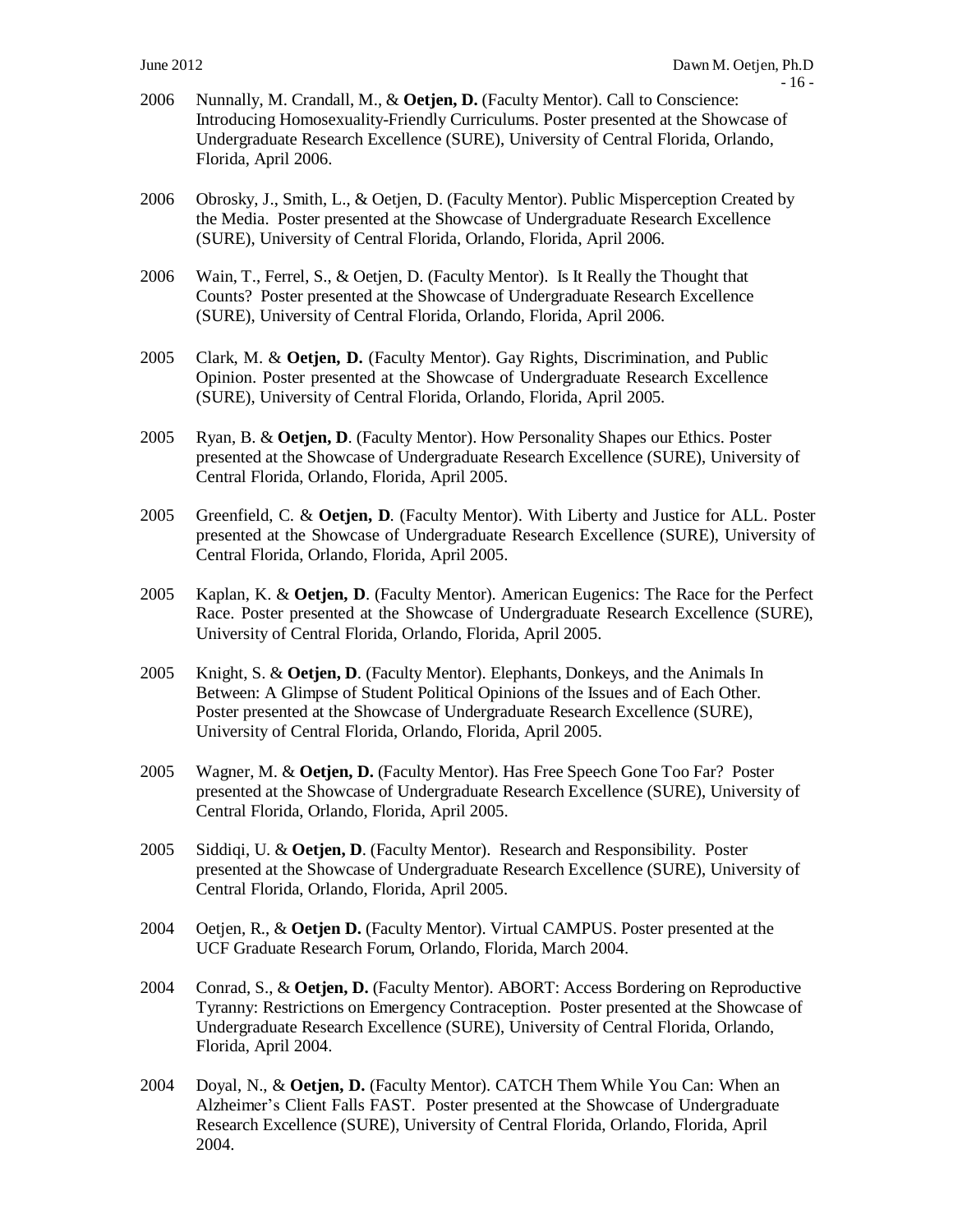- 2004 Taylor, J., & **Oetjen, D.** (Faculty Mentor). Biological Ethics of Child-Bearing. Poster presented at the Showcase of Undergraduate Research Excellence (SURE), University of Central Florida, Orlando, Florida, April 2004.
- 1998 **Oetjen, D.M.**, 1998. "Measure Once, Cut Twice." Case Presentation and Proceedings at the South East Case Researchers Association, Charleston, South Carolina, February 1998.
- 1996 **Oetjen, D.** Session Facilitator, Southern Management Association Annual Meeting, New Orleans, Louisiana, November 1996.

#### **NON-REFEREED PRESENTATIONS**

- 2009 **Oetjen, D**. & Oetjen, R. *Can't we all just get along?: Successful conflict management strategies.* Presentation given at the Michigan Oncologist Symposium in Orlando, FL.
- 2009 **Oetjen, D.**, K. Cortelyou-Ward, R. Oetjen, T. Rotarius, and A. Liberman. An Assessment of the Emergency Departments and Level One Trauma Center of Orlando Health. Presented at the quarterly meeting of the Board of Directors of Orlando Health in Orlando, Florida in February.
- 2008 Cortelyou-Ward, K., **D. Oetjen**, T. Rotarius, and A. Liberman. The Effect of Orlando Health on the Central Florida Region—A Financial Impact Assessment. Presented at the quarterly meeting of the Board of Directors of Orlando Health in Orlando, Florida in September.
- 2008 Oetjen, R., **Oetjen, D**., & Ramirez, B. (2008, December). *Cultural competency modules.* Poster session presented at the UCF Faculty Center for Teaching and Learning Winter Conference.
- 2007 **Oetjen, D.**, Oetjen, R., Wainright, C, and White, D. Roundtable discussions of various innovative teaching methodologies to impart core competency skills to health management students inside and outside the classroom environment. Chaired and presented a Faculty Forum, which encompasses the Organizational Thinking/Behavior, Strategic Thinking, and Human Resources Management forums, at the annual meeting of the Association of University Program Health Administration (AUPHA), Orlando, FL, May 2007.
- 2006 **Oetjen, D**. Malvey, D. & Rotarius , T. Developed and Coordinated *Conference on Diversity and Disparities in Health Care* for the College of Health and Public Affairs Diversity Week. *Conference attendees numbered 80 during half-day conference in Orlando, Florida in October.*
- 2005 **Oetjen, D.** Level One: Outcomes Measurement & Research. Presentation given to The Michigan Society of Hematology and Oncology during the Healthcare Management Certificate Program, November 2005.
- 2005 **Oetjen, D.** Advanced Level Program: Advanced Quality Measurement & Research Methods Presentation given to The Michigan Society of Hematology and Oncology during the Healthcare Management Certificate Program, November 2005.
- 2004 Hampton, E., & **Oetjen, D.** Strategic Planning & Risk and Insurance Management. Presentation given to The Michigan Society Of Hematology and Oncology during the Healthcare Management Certificate Program, November 2004.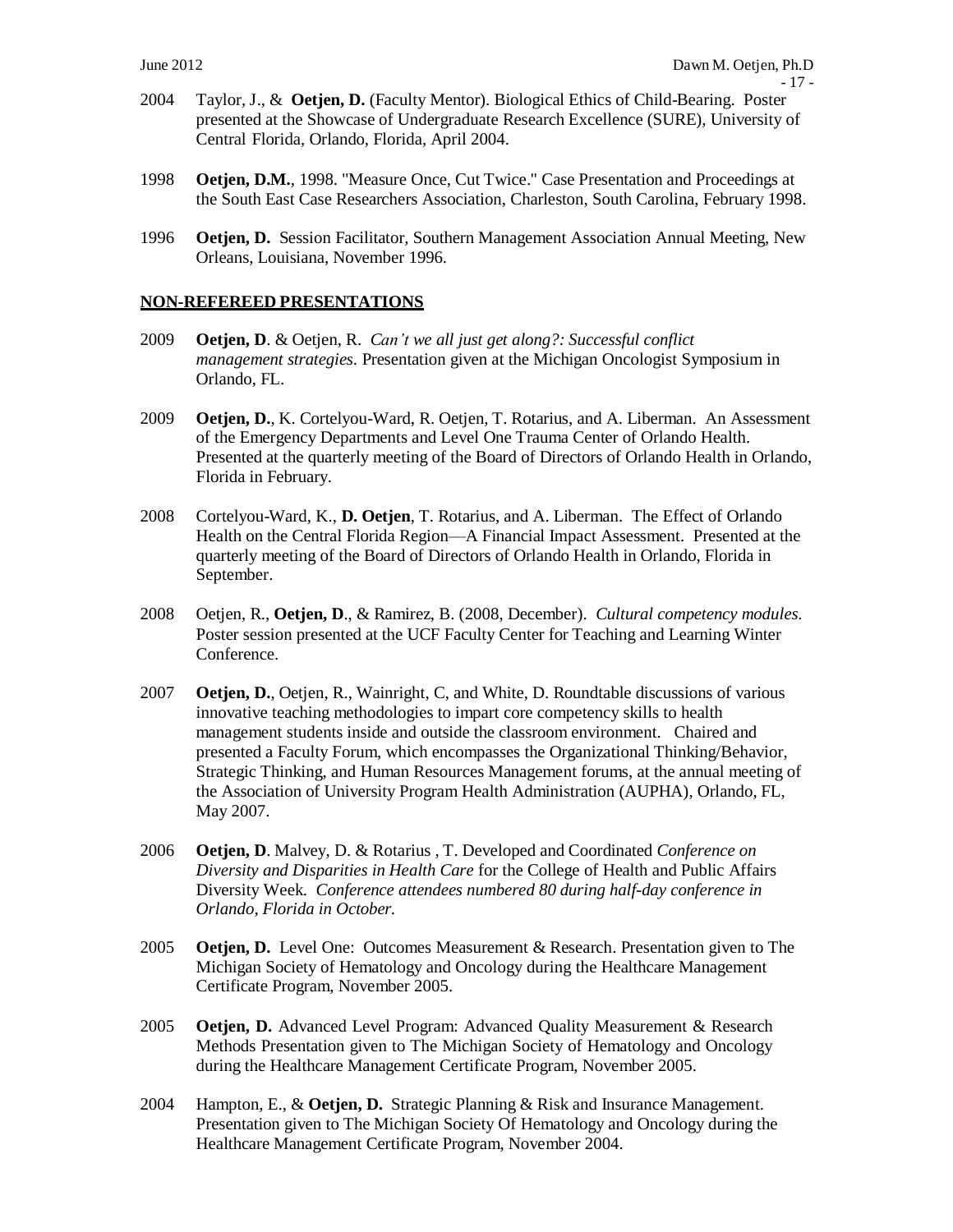- 2003 **Oetjen, D.M.**, Cameron, A., Rudolph, B., & Wilson, R. Ethical Issues in Health Care. Invited Panelist, Panel discussion at the Orlando Chapter of the Case Management Society of America, Orlando, Florida, October 2003.
- 2001 Lytle, S., **Oetjen, D.,** Mendenhall, T., Lenhart, K., Viamontes, T., & Morrsion, S., "Management Tools for Teaching and Learning" poster presentation and interactive session at the University of Central Florida's Information Technology Showcase and Exposition, Orlando, FL, April 2001.
- 2000 **Oetjen, D.M.,** "HSC 4653: Healthcare Ethics from classroom to web-based course", presentation and interactive session at the IDL 6543 Fall 2000 Faculty Showcase, University of Central Florida, Orlando, FL, November 2000.

### **DISSERTATION COMMITTEES**

Marta Tiki Fiol's Dissertation Committee. Topic: A Performance Feedback System to Improve Staff Performance in an Adult Day Training Center. Spring 2011 – Present. Committee Chair.

Bianca Perez's Dissertation Committee. Topic: A Root Cause Analysis Of The Barriers To Transparency Among Physicians: A Systemic Perspective. Spring 2011 – Present. Committee Member.

Jeanne Hopple's Dissertation Committee. Topic: Adherence Practices with Women with Hypertension Residing in Rural Florida: An Exploratory Study. Spring 09 – Present. Committee Member.

Gloria Barone's Dissertation Committee. Topic: Patient Navigators. Summer 2007 – Present. Committee Member.

Jennifer James Mesloh's Dissertation Committee. Topic: Social Capital and Pregnancy Outcomes. Fall 2006 – Summer 2010. Committee Member.

Jinxia He's Dissertation Committee. Topic: Examining Factors That Affect Knowledge Sharing And Student's Attitude Toward Their Learning Experience Within Virtual Teams. Fall 2007 – Spring 2009. Committee Member.

Richard Bonnell's Dissertation Committee. Topic: Physician Medical Education and Quality of Care. Fall 2006 – Fall 2008. Committee Member.

John Cantiello's Dissertation Committee. Topic: Uninsured Youth. Fall 2006 – Fall 2008. Committee Member.

Mark Johnson's Dissertation Committee. Topic: Organizational Behavior. Spring 2003 – November 2005. Committee Member.

Debbi Ware's Dissertation Committee. Topic: Social Development in Physical Education. Fall 2004 – July 2005. Committee Member.

Sandy Swearingen's Dissertation Committee. Topic: Impact of Generational Differences on the Nursing Shortage. Spring 2004 – Fall 2004. Committee Member.

Kourtney Scharoun's Dissertation Committee. Topic: Bioterrorism Preparation. Fall 2003 – Spring 2005. Committee Member.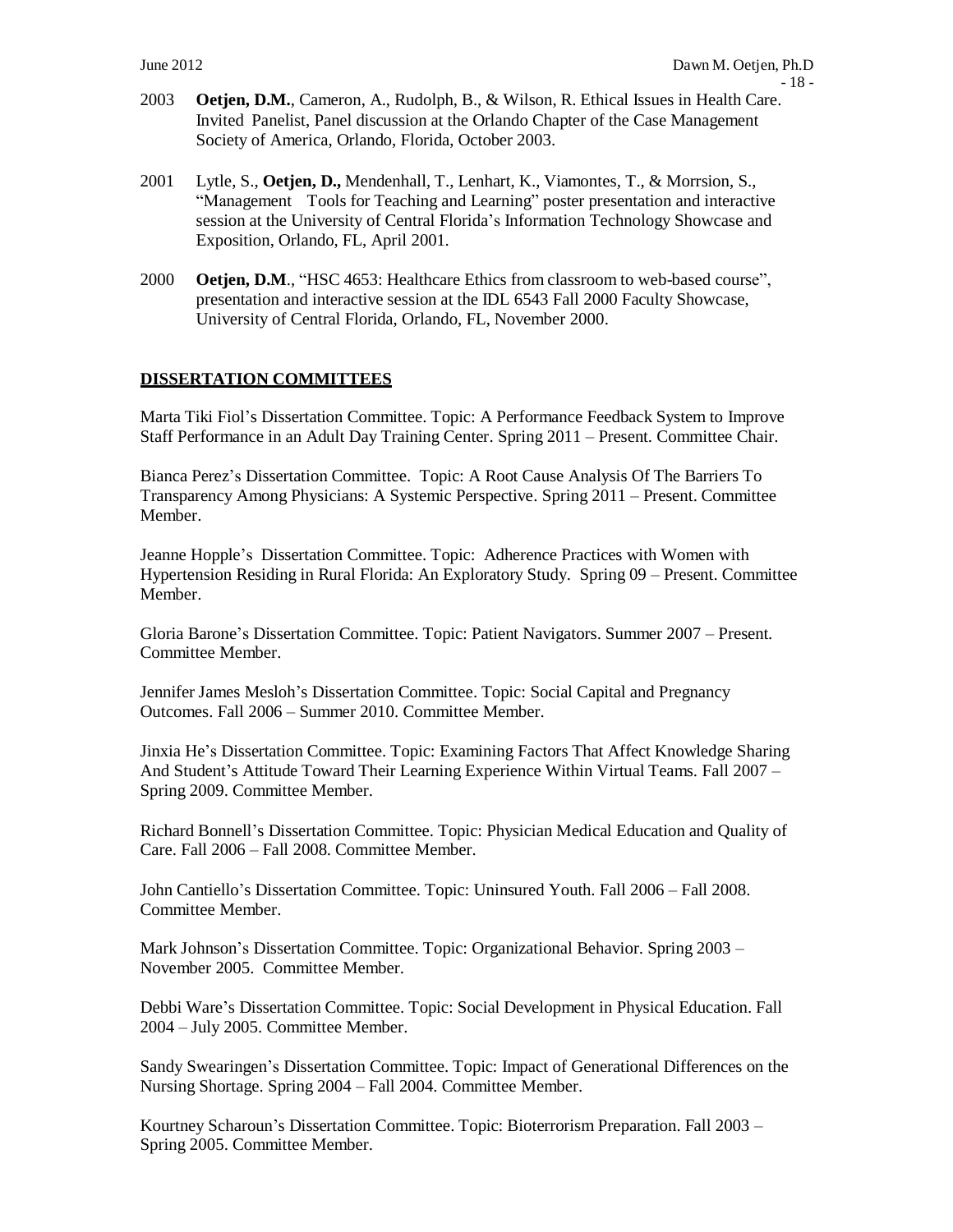Judy Ortiz's Dissertation Committee. Topic: Community Health Centers. Fall 2000 – Fall 2002. Committee Member.

### **HONORS IN THE MAJOR THESIS COMMITTEES**

Matthew Delello. Topic: The Effectiveness of the HSA Leadership Library on Health Services Education. Spring 2009-Fall 2009. Committee Member.

Michael LaDuca. Topic: Long-Term Care Insurance. Fall 2003 –Summer 2004. Committee Chair.

Teri Malo. Topic: AIDS/HIV Education. Spring 2001-Spring 2003. Committee Chair.

Melane Quinn. Topic: Long Term Care Insurance. Fall 2001-Spring 2002. Committee Member.

### **RAMP/MCNAIR STUDENT MENTORING**

- 2010 Sophonie Belval
- 2010 Michael Rape
- 2010 Catalina Torres
- 2009 Sophonie Belval
- 2009 Michael Rape
- 2009 Vanessa Appoo
- 2008 Vanessa Appoo
- 2008 Greg Martin
- 2007 Greg Martin

### **SERVICE**

### **PROFESSIONAL SERVICE – International/National**

**Appointed Member,** CAHME Accreditation Council**,** Commission on Accreditation in Health Management Education (CAHME), 2009 - 2015.

**Appointed Member,** CAHME Candidacy Committee, Commission on Accreditation in Health Management Education (CAHME), 2009 – present.

**Appointed Member,** CAHME Accreditation Task Force**,** Commission on Accreditation in Health Management Education (CAHME), 2009 – present.

**Appointed Chair,** Communications Committee, Health Care Management Division Executive Board, Academy of Management, 2010 – 2012.

**Appointed Historian**, Health Care Management Division Executive Board, Academy of Management, 2009 – 2012.

**Appointed Program Chair**, AUPHA Annual Meeting Planning Committee, Association of University Programs in Health Administration (AUPHA), 2009 – 2010.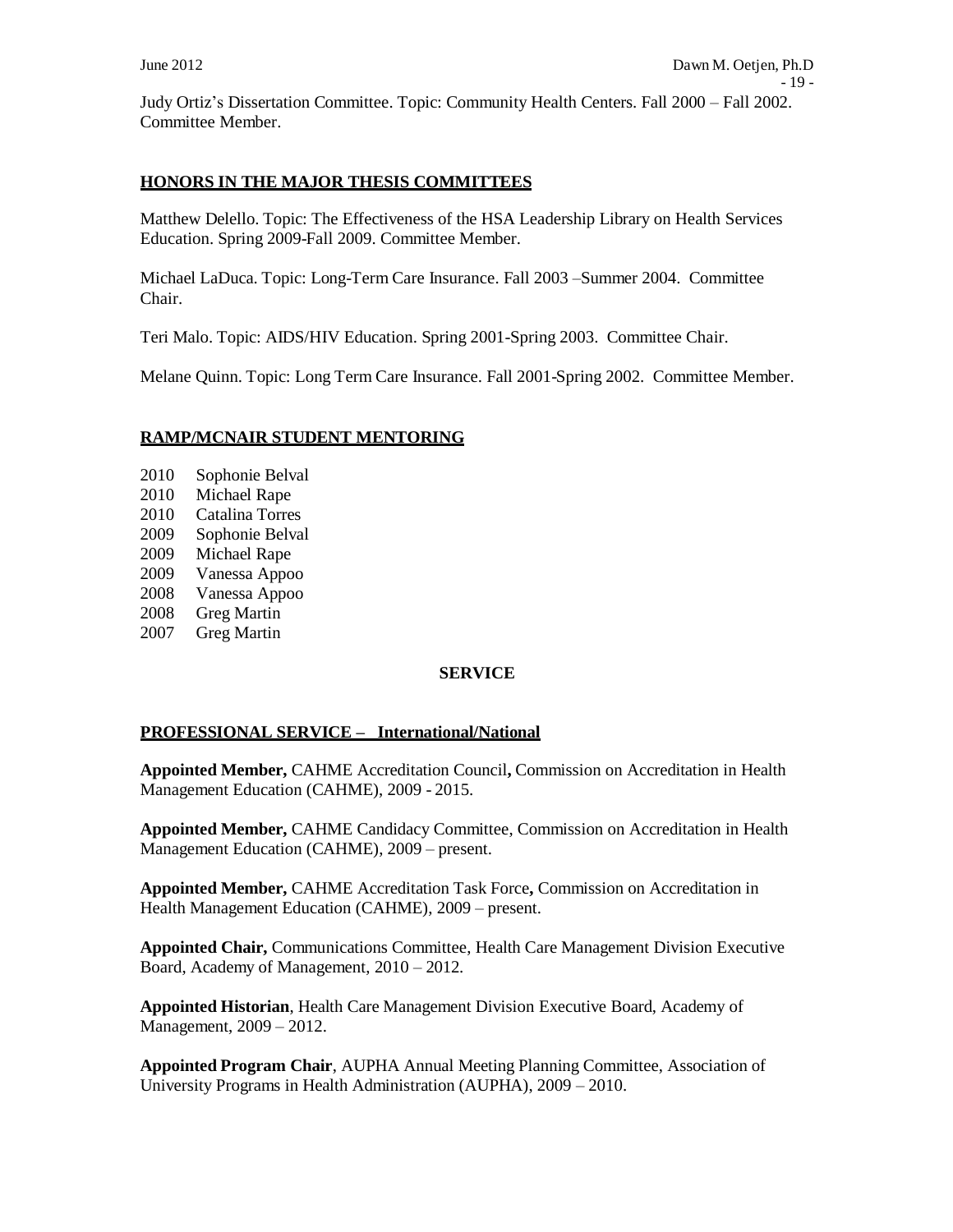**Elected Chair**, Online Teaching and Technology Faculty Network, Association of University Programs in Health Administration (AUPHA), 2009 - 2010.

**Elected Chair,** Doctoral Student Planning Committee, Association of University Programs in Health Administration (AUPHA), 2008-2009.

**Elected Co-Chair,** Online Teaching and Learning Faculty Forum, Association of University Programs in Health Administration (AUPHA), 2008 - 2009.

**Elected Chair,** Health Care Management Division Teaching Committee, Academy of Management, 2006-2009.

**Elected Co-Chair,** Strategic Management, Organizational Behavior, and Human Resources Faculty Forum, Association of University Programs in Health Administration (AUPHA), 2006 - 2008.

**Elected Chair,** Poster Subcommittee**,** Association of University Programs in Health Administration (AUPHA), 2005 - 2006.

**Invited Member,** AUPHA Annual Meeting Planning Committee, Association of University Programs in Health Administration, 2005 - 2010.

**Member,** Doctoral Student Planning Committee, Association of University Programs in Health Administration (AUPHA), 2007 - 2008.

**Member,** Faculty Forum Subcommittee, Association of University Programs in Health Administration (AUPHA), 2006 - 2010.

**Member,** Innovative Teaching Division, Association of University Programs in Health Administration, 2004 - present.

**Member,** Ethics Division, Association of University Programs in Health Administration, 2004 present.

**Member,** Health Care Management Division Teaching Committee, Academy of Management, 2003-present.

**Member,** National Association for Healthcare Quality, 2003-present.

**Member,** Association of University Programs in Health Administration, 2001-present.

**Member**, Academy of Management, 1996-present.

**Member**, Medical Group Management Association, 2001-present.

**Reviewer,** *Journal of Healthcare Management*, 2010 – present.

**Reviewer,** *Journal of Health Administration Education,* 2007 – present.

**Reviewer,** *Journal of Patient Education and Counseling*, 2004 – present.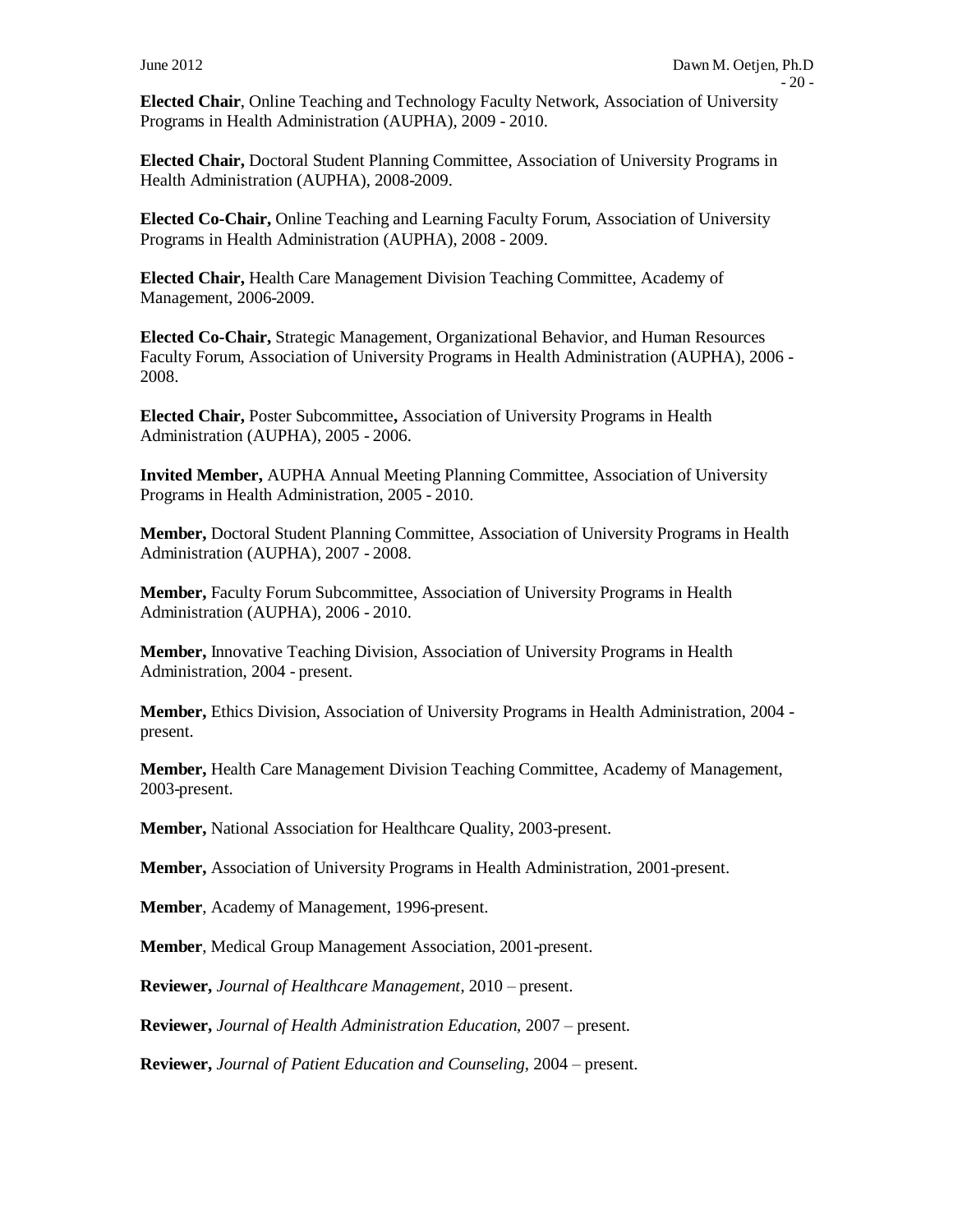**Reviewer,** *American Journal of Managed Care*, 2004 – present.

**Reviewer,** Academy of Management, Healthcare Management Division, National meeting paper and symposium submission review, 2003 – present.

**Reviewer,** *Health Care Management Review*, 2001-present.

### **PROFESSIONAL SERVICE – State/Regional**

**Reviewer,** Southern Management Association, National meeting paper and symposium submission review, 2004-present.

**Research Consultant,** Center for Health Futures, Florida Hospital, Orlando, Florida, 2004 present.

**Research Consultant**, Lake County Health Department, Tavares, Florida, 2001-2007.

**Member**, University of Central Florida/Department of Children and Families Collaborative Group, 2002-2004.

### **UNIVERSITY SERVICE**

**Elected Vice Chair,** UCF Institutional Review Board, University of Central Florida, 2012- 2014.

**Appointed Member,** University Assessment Committee, University of Central Florida, Orlando, FL, 2010-present.

**Appointed Member,** COHPA Dean's Five Year Review Committee, University of Central Florida, Orlando, FL, 2013 - present.

**Appointed Member,** Graduate Appeal's Committee, University of Central Florida, Orlando, FL, 2009-2012.

**Appointed Member,** UCF Institutional Review Board, University of Central Florida, 2008 present.

**Appointed Member,** University Honor's Committee, University of Central Florida, 2007 present.

**Elected Member,** Faculty Center for Teaching and Learning Board, University of Central Florida, 2007- present.

**Invited Member.** COHPA Dean Search Committee, University of Central Florida, 2007- 2008.

**Invited Member,** Online Teaching at UCF Focus Group, University of Central Florida, 2005 present.

**Elected Member,** Course Development and Web Services Advisory Board, University of Central Florida, 2005- present.

**Elected Member**, UCF Brand Identity Campaign Committee, University of Central Florida, 2004 – present.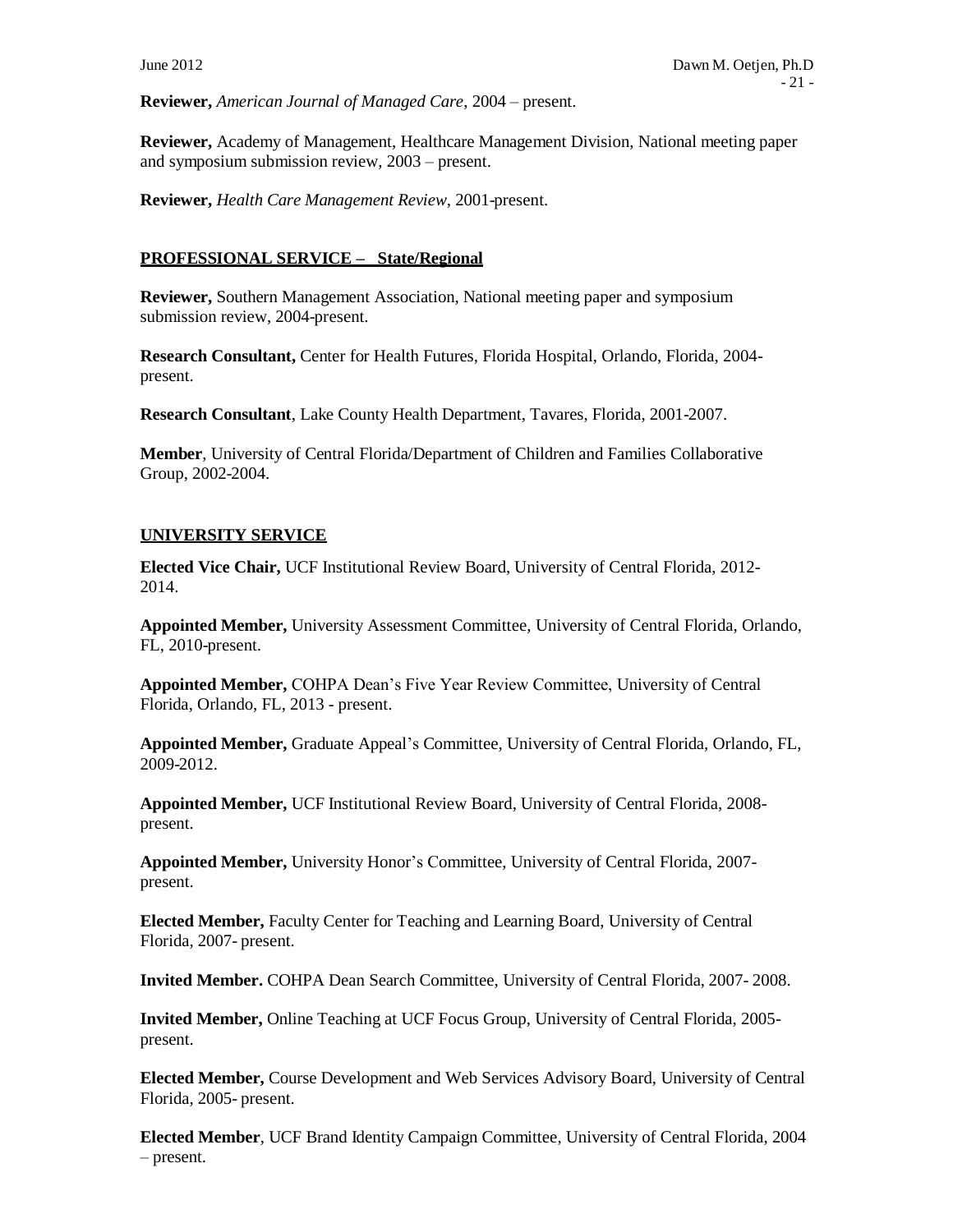**Member**, UCF Ethics Subcommittee, University of Central Florida, 2004 – present.

**Member,** University of Central Florida Aging Studies Curriculum Committee, 2001 – present.

**Member,** University of Central Florida Community Assistance Program, Elder Substance Abuse Advisory Group, 2002 - present

**Elected Chair,** Undergraduate Course Review Committee, University of Central Florida, 2005- 2006.

**Elected Member**, Faculty Senate, University of Central Florida, 2002- 2006.

**Elected Member**, Undergraduate Policy and Curriculum Committee, University of Central Florida, 2001- 2006.

**Elected Member,** TIP/RIA/SoTL Ad Hoc Subcommittee, University of Central Florida, 2005- 2006.

**Invited Member,** UCF NSSE Summer Research Group, University of Central Florida, 2005- 2006.

**Elected Member**, University Steering Committee, 2003 – 2004.

**Elected Member**, University Committee on Committees, 2003 – 2004.

**Elected Member**, Undergraduate Course Review Committee, University of Central Florida, 2001-2002.

### **COLLEGE SERVICE**

**Chair,** Division Review Committee, College of Health and Public Affairs, University of Central Florida, Orlando, FL, 2010-present.

**National Merit Scholar Faculty Mentor.** College of Health and Public Affairs, University of Central Florida, Orlando, FL, 2008-present.

**Appointed Member,** COHPA Tenure and Promotion Committee. University of Central Florida, Orlando, FL, 2007-2010.

**RAMP Mentor***,* College of Health and Public Affairs, University of Central Florida, Orlando, FL, 2005-present.

**Co-Chair**, *Conference on Diversity and Disparities in Health Care* for the College of Health and Public Affairs Diversity Week. (Co-Chairs: Malvey, D. & Rotarius , T.) *Conference attendees numbered 80 during half-day conference in Orlando, Florida in October.*

**Elected Member**, Awards Committee, College of Health and Public Affairs, University of Central Florida, Orlando, FL, 1999-present

**Member,** Diversity Committee, College of Health and Public Affairs, University of Central Florida, Orlando, FL, 2009-present

**Member,** Graduate Council, College of Health and Public Affairs, University of Central Florida, Orlando, FL, 2002-present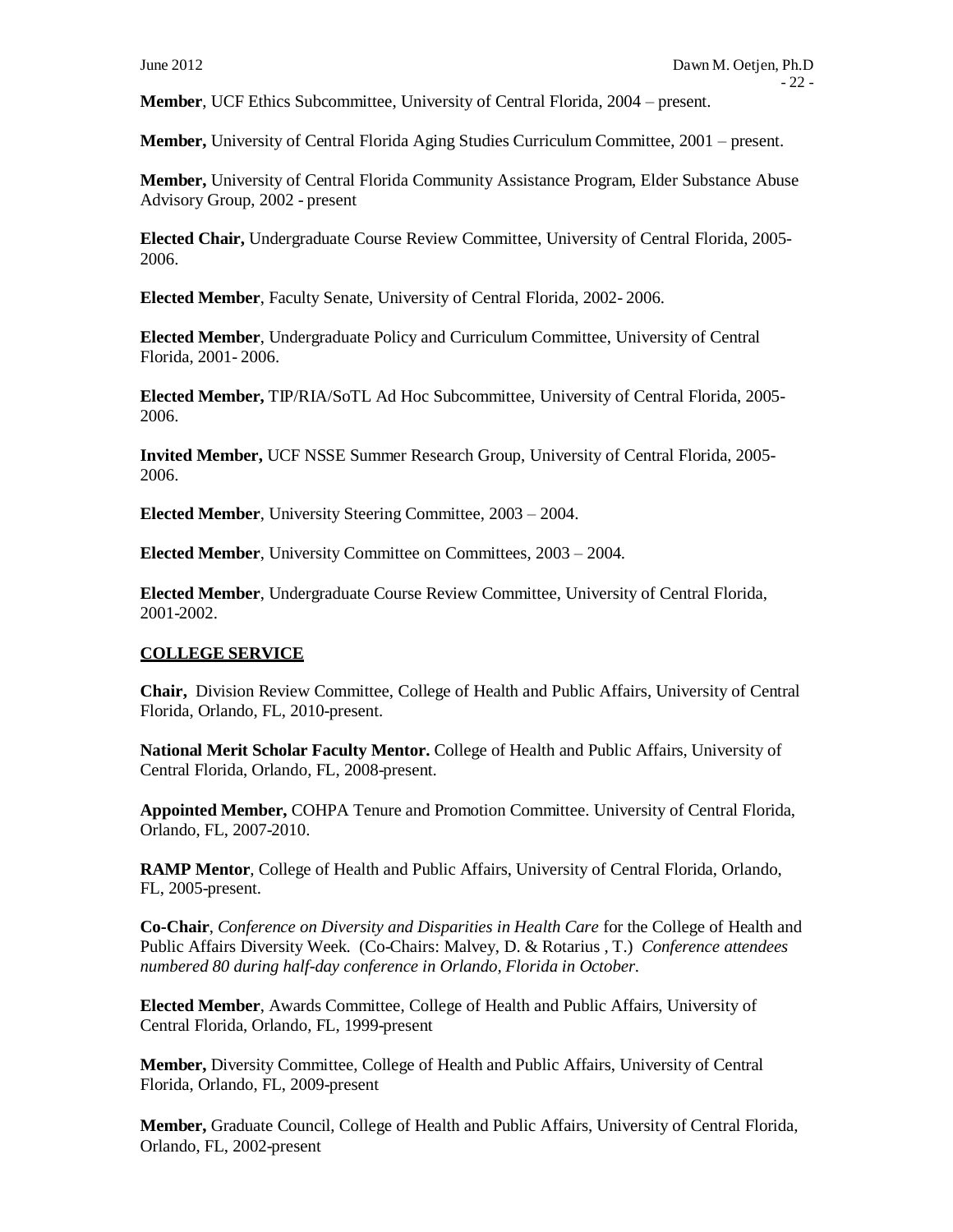#### **DEPARTMENT SERVICE**

**Member,** HMI Promotion and Tenure Committee, Department of Health Professions, University of Central Florida, Orlando, FL, 2005 - present.

**Interim Chair,** Department of Health Professions, University of Central Florida, Orlando, FL, 2011-2012.

**Member,** HMI Budget Committee, Department of Health Professions, University of Central Florida, Orlando, FL, 2009-present.

**Member**, Search Committee for multiple positions within the Department of Health Management and Informatics, University of Central Florida, Orlando, FL, 2009-present.

**Member**, Department of Health Professions Curriculum Committee, Department of Health Professions, University of Central Florida, Orlando, FL, 2003-present.

**Member,** Health Information Management Advisory Committee, University of Central Florida, 2002-present.

**Member**, Health Information Management Hiring Committee, Department of Health Professions, University of Central Florida, Orlando, FL, 2003-2004.

**Member,** BS-MS Degree Committee, Department of Health Professions, University of Central Florida, Orlando, FL, 2001.

#### **PROGRAM SERVICE**

**Program Director**, Graduate Studies, Health Services Administration Program, Department of Health Professions, University of Central Florida, Orlando, FL, 2002-2011.

**Chair,** HSA Graduate Program Admissions Committee, Health Services Administration Program, University of Central Florida, Orlando, FL, 2002-2011.

**Faculty Advisor, UCF Student Chapter of the American College of Healthcare Executives,** University of Central Florida, Orlando, FL, 2000-2003.

**Member**, HSA Accredited Master's Program Task Force, Health Services Administration Program, University of Central Florida, Orlando, FL, 2000-present.

**Member**, HSA Graduate Program Admissions Committee, Health Services Administration Program, University of Central Florida, Orlando, FL, 2000-2002.

**Member**, Search Committee for Visiting Faculty position, Health Services Administration Program, University of Central Florida, Orlando, FL, 2000-2002.

**Member**, Graduate Comprehensive Examination Committee, Health Services Administration Program, University of Central Florida, Orlando, FL, 2000-2002.